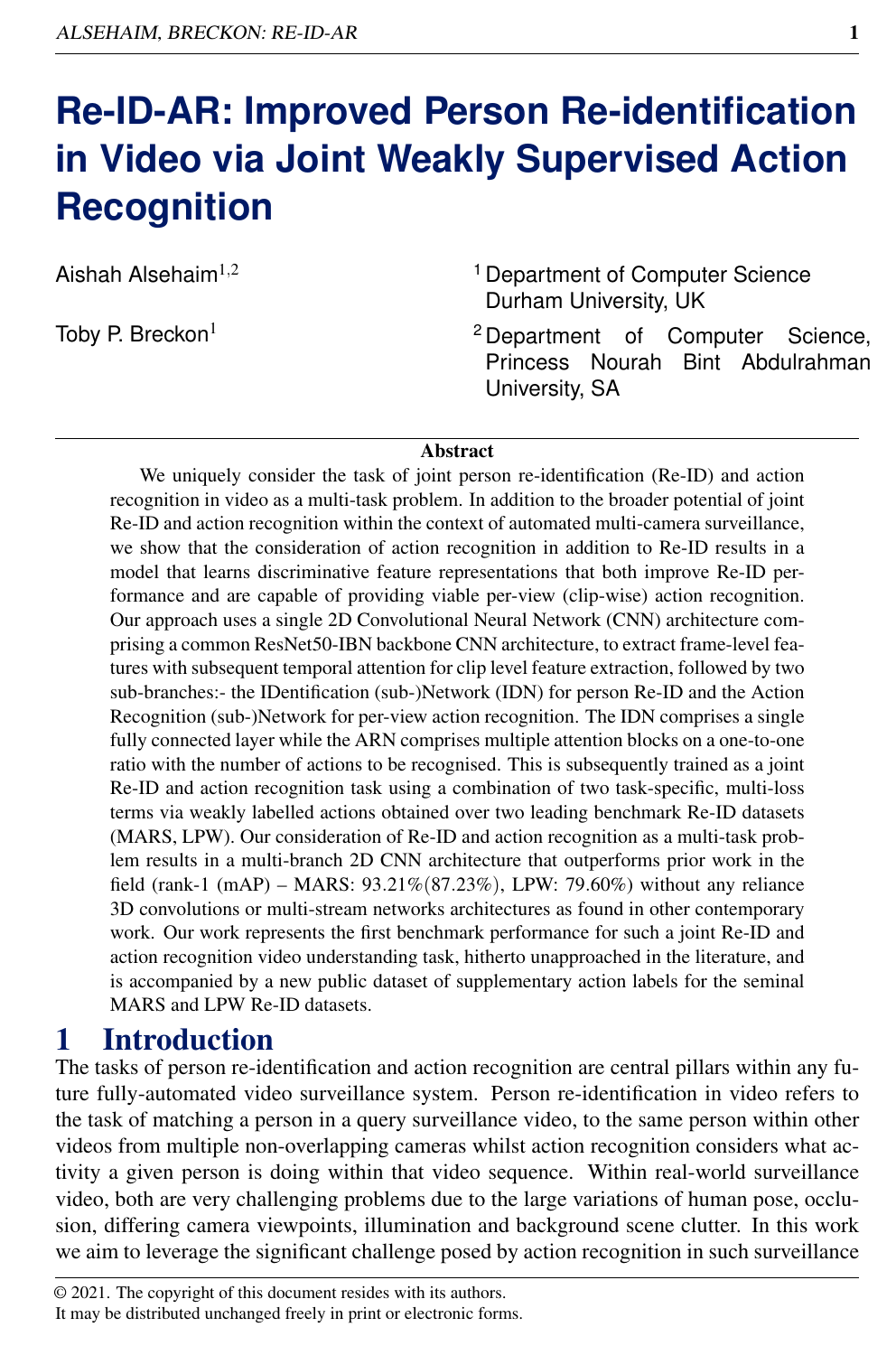video sequences, as a conduit to achieving improved person Re-Identification (Re-ID) under the same challenging conditions.

Video based Re-ID [3, 7, 21, 28, 50, 51] aims to match video of an individual against a gallery of candidates. It benefits from richer multi-frame spatiotemporal information within video that is used to address this task as one of cross-video instance matching. The availability of both visual and temporal features within video Re-ID can be more robust to noise and occlusions, in addition to aligning more naturally with broader video-stream surveillance tasks such as tracking or action recognition. Consequently, the spatiotemporal features present for video-based person Re-ID can also be used for action recognition and one can imagine such a common spatiotemporal feature extraction pipeline being key component within a multi-faceted, multi-camera intelligent surveillance systems [34]. However, despite the obvious alignment of these tasks, contemporary state of the art work in the field generally tackles either one of person Re-ID (in video) [14, 20, 21, 22, 22, 23, 24, 31, 38, 57] or action recognition [6, 8, 35, 42, 43, 44] in isolation. By contrast to recent prior work in the field, here we consider video person Re-ID and action recognition jointly via the use of shared temporal features across both tasks with a view to leveraging the additional spatiotemporal feature requirements for action recognition as a driver for improved Re-ID performance. The consideration of joint Re-ID and action recognition within a shared multi-task computational framework results in a model that learns a more discriminative spatiotemporal feature representation from a given video sequence, in turn improving Re-ID performance whilst being additionally capable of providing clip-wise action recognition. To the best of our knowledge, this work is the first study to consider both tasks within in a single shared architecture applied to the real-world challenges of multi-camera video surveillance under the challenging conditions imposed by existing video Re-ID benchmarks (e.g. MARS [58], LPW [36]).

As a new area of research spanning both video Re-ID and action recognition, there are no readily available benchmark datasets spanning both domains that are representative of the challenges of multi-camera video surveillance *"in the wild"*. Leading Re-ID benchmark datasets [13, 36, 45, 58] contain only person ID annotations, whilst leading action recognition datasets [2, 10, 18, 37] contain no ID annotations and are often devoid of the challenges of occlusion, differing camera viewpoints, illumination and background scene clutter that are the mainstay of challenging Re-ID benchmarks. Whilst some action recognition datasets do contain person ID and action (e.g. NTU-RGB [33]), they do not however meet the Re-ID task requirements of multiple, non-overlapped cameras. Conversely, the breath of human actions present in many leading benchmark Re-ID datasets is very limited (often only *walking*) with the fortuitous exception of MARS [58] and LPW [36]. Within these datasets, we are able to identify and annotate a set of up to eight actions to support this work. In this paper, we thus consider the task of joint person re-identification (Re-ID) and action recognition in video as a multi-task problem. Our approach uses a single 2D Convolutional Neural Network (CNN) architecture comprising a common ResNet50-IBN backbone CNN architecture, to extract frame-level features with subsequent temporal attention for clip level feature extraction, followed by two sub-branches:- the IDentification (sub-)Network (IDN) for person Re-ID and the Action Recognition (sub-)Network for per-view action recognition. Our method is jointly optimized as a multi-task problem using multiple Re-ID (IDN) and the action recognition (ARN) loss terms via weakly labelled actions obtained over two leading benchmark Re-ID datasets (MARS [58], LPW [36]). The main contributions of this paper are:

– we present the first study to consider joint person Re-ID in video and action recognition in a single deep learning (CNN-based) framework, with accompanying bench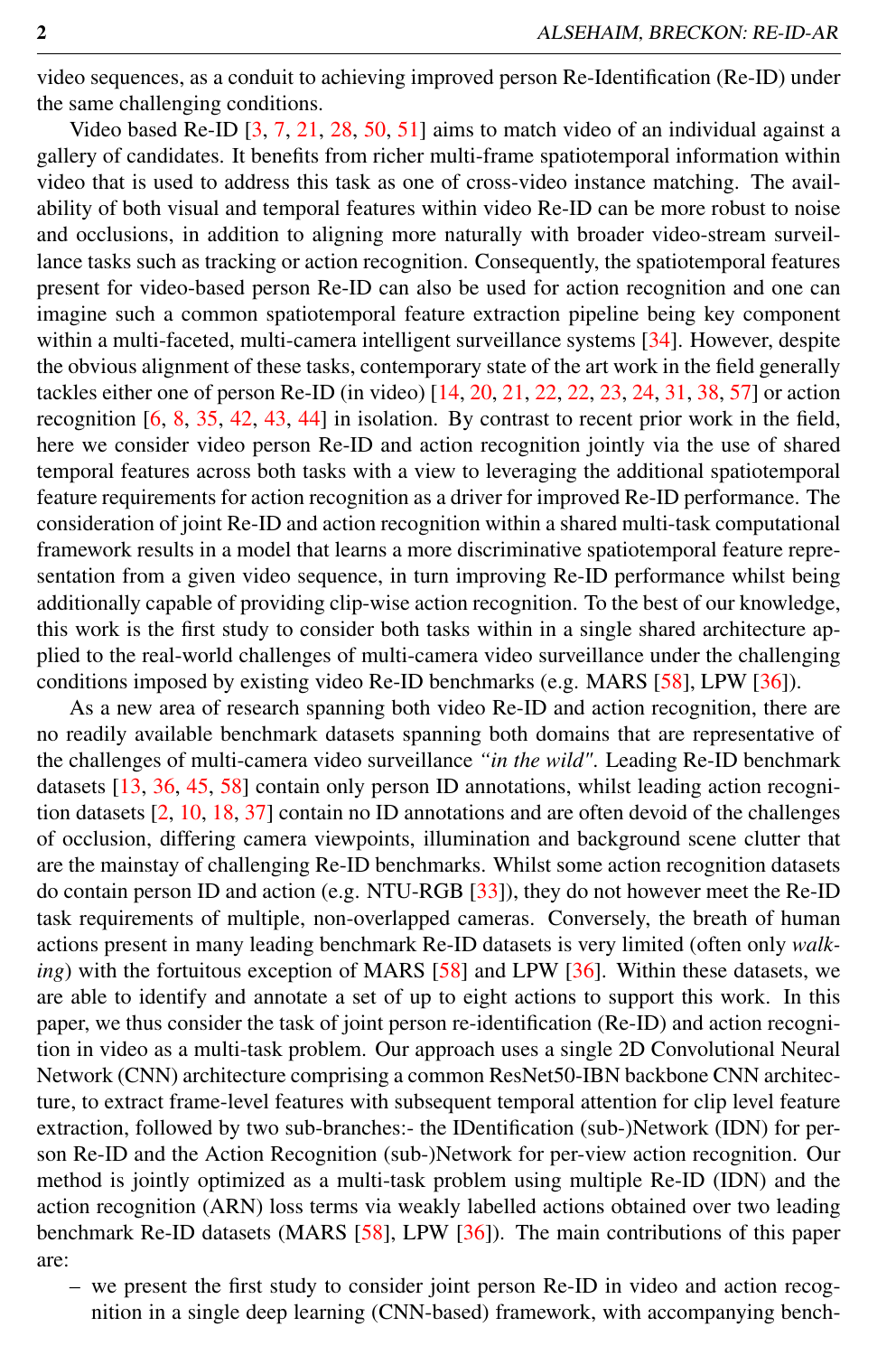mark task performance and reference dataset annotations.<sup>1</sup>

- we propose an efficient novel joint architecture based solely on 2D convolution operations, capable of achieving state of the art Re-ID performance on MARS [58] and LPW [36] datasets outperforming the prior contemporary work of [14, 20, 21, 23, 24, 36, 38, 57] via the addition of an action recognition sub-branch to the shared CNN backbone that can both learn discriminative feature representations to improve Re-ID performance and is capable of providing secondary (clip-wise) action recognition.
- we introduce supplementary action label annotation for the seminal MARS [58] and LPW [36] Re-ID datasets ( MARS: 1261 / LPW: 3771 action labels).
- we report state of the art Re-ID performance on the MARS (93.21%) and LPW (79.60%) for rank-1 accuracy and furthermore provide an initial benchmark for multi-label action recognition across these two seminal Re-ID datasets that itself outperforms the leading contemporary action recognition approaches of [17, 25].

### 2 Related work

We briefly review relevant prior work in video Re-ID where we find reliable feature representations in contemporary work are generally extracted by tailor-made architectures [39, 40, 48] or generic convolutional neural network (CNN) architectures [1, 20, 31, 57]. Such tailormade architectures are designed to consider the structure of the human body to reduce the effect of occlusion and to alleviate false detection. More recent research uses generic CNN architectures as a feature extraction network such as ResNet-50 [1, 20, 31] and ResNet-18 [57]. In addition to spatial features, temporal information is a significant component of contemporary video based Re-ID with varying temporal feature aggregation strategies spanning optical flow [3, 7, 28, 51], recurrent neural networks (RNN) [58], temporal pooling [4, 9, 26], spatiotemporal attention [24, 40, 62] or spatiotemporal 3D CNN [21].

The use of optical flow as a temporal aggregation strategy  $[3, 7, 28, 51]$  is computationally demanding, requiring significant off-line sample pre-processing, making it impractical for real-time Re-ID in addition to limiting overall robustness to occlusion Re-ID events. RNN are similarly commonplace for temporal feature aggregation in many video analysis tasks [28, 50, 58, 61] but commonly fail to effectively aggregate low-level temporal features effectively in favour of high-level temporal feature connections. In the temporal pooling strategy of [3, 7, 28, 51], all frames are treated equally with clip-features as the average or maximum pooling of all the video frame features. By contrast, many attention-based methods weight each frame and subsequently aggregate frames features are dependant on that weight [1, 9, 22, 24, 31]. More recently 3D convolution has been adopted for spatiotemporal feature learning in video person Re-ID, as it directly extracts spatial-temporal features [21]. However, such 3D CNN approaches are both computationally expensive and require an increased memory footprint whilst recent state of the art approaches show comparable accuracy without such an overhead [1]. In addition, the use of graph neural networks for video Re-ID is introduced in [54], where two separate graph networks for spatial and temporal features are created and jointly optimised to extract video spatial-temporal features.

By contrast, we build directly upon the effectiveness of the leading state-of-the-art 2D convolutional pipeline of [1] (MARS: 89.62%, PRID2011: 97.75%, iLIDS-VID: 97.33% rank-1 accuracy - Table 2, S2DN) and extend this to our joint multi-task Re-ID (IDN sub-network) and action recognition (ARN sub-network) architecture (Figure 1).

<sup>1</sup>Datasets Actions annotation https://github.com/AishahAADU/Re-ID-AR.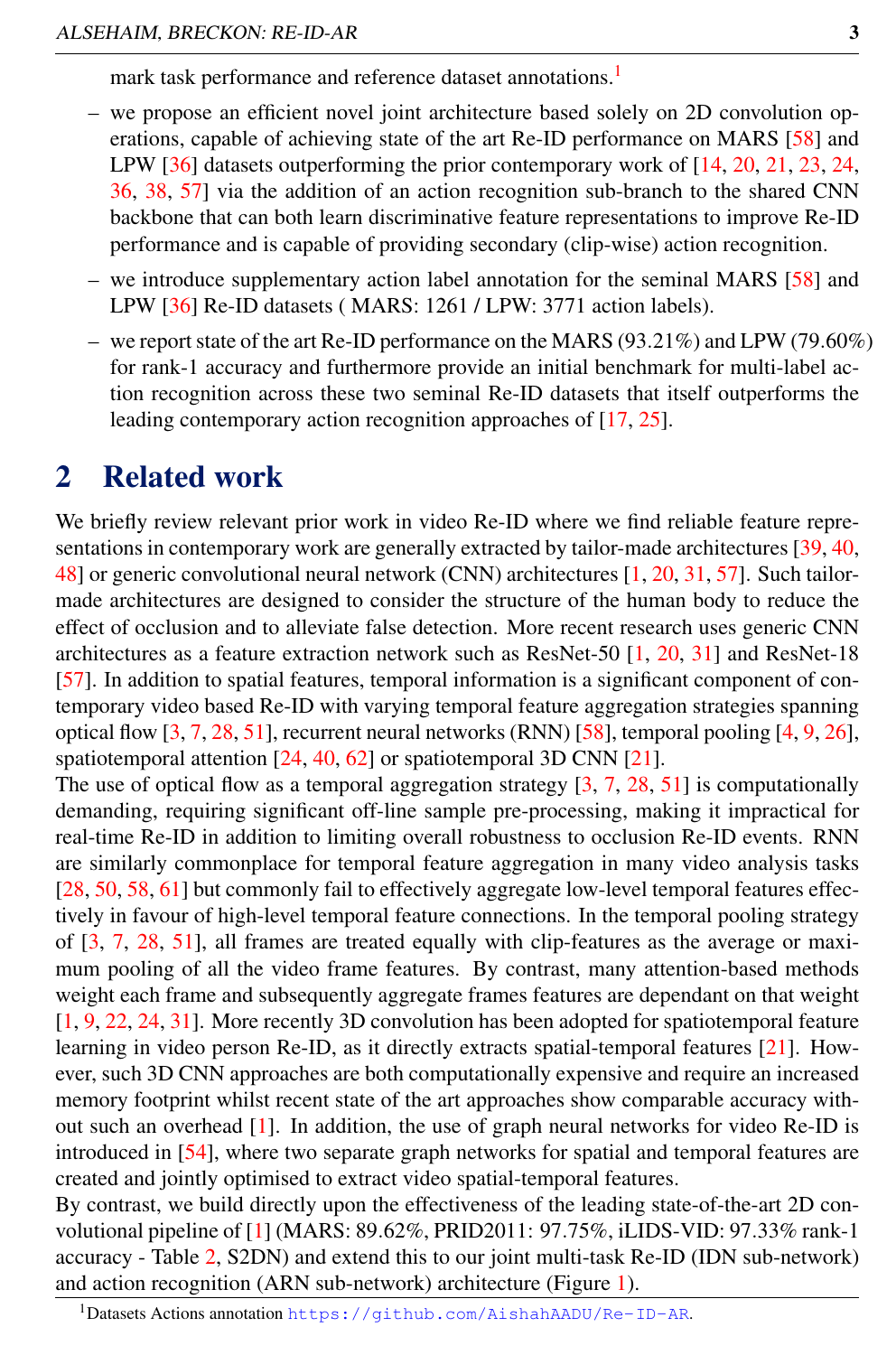## 3 Method

We present an overview of our multi-task approach (Section 3.1) followed by a detailed description of the two sub-networks (branches): the IDentification Network (IDN, Section 3.2) and the Action Recognition Network (ARN, Section 3.3).



Figure 1: The proposed architecture with shared backbone (ResNet-50-IBN-a [30] and spatial-temporal attention [9]) followed by the IDN and ARN sub-network branches. (⊗ indicates pairwise multiplication; ⊕ indicates summation).

#### 3.1 Multi-task Re-ID and Action Recognition

Whilst there is a wide range of multi-task person Re-ID and attribute recognition research with the shared target to learn pedestrian descriptions (attributes) [32, 53, 60], no such multitask formulation with action has been made in the literature to date.

By contrast, we propose multi-task person Re-ID and action recognition as two co-joined video understanding tasks within automated surveillance. Our proposed hybrid architecture uses single shared backbone stream that predicts both ID and action within a shared computational cost. In such video based methods there are two ways to process each video clip: (1) via 3D convolution to extract spatiotemporal features from a temporal block of frames; or (2) via 2D convolution with subsequent temporal aggregation. In general, 3D convolution requires a significantly larger number of parameters to be optimised resulting in both additional computational complexity and an increased memory footprint for both training and inference. By contrast the use of 2D convolution followed by temporal aggregation show comparable state-of-the-art results in recent work [1, 22, 23, 31, 54].

In our multi-task method, we adopt a 2D CNN architecture (ResNet50-IBN-a [30]), to generate frames level features, followed by spatiotemporal attention method to aggregate temporal features through the video frames and to produce video level features. The method learns to produce video features, at the training stage by choosing random frames, *T*, from the tracklet. At inference time, all of the images in the video are used to produce the video level feature by dividing the tracklet into several clips as  $V_1$  ( $C_1, C_2, ..., C_m$ ), each clip has *T* frames, where *T* is the number of tracklet frames the model was originally trained with. Our 2D CNN architecture thus extracts features from each frame in the video, and these features are then aggregated using spatiotemporal attention layers to represent video level features (Figure 1). At inference time, our approach extracts clip-level features that are then fused by taking the average of all the clip-level features to represent the Re-ID gallery and query videos. The overall architecture of our proposed method is shown in Figure 1.

The results of a previous comparison study  $[9]$ , show that temporal attention is the most efficient way to capture temporal information among the sequence of frames in the video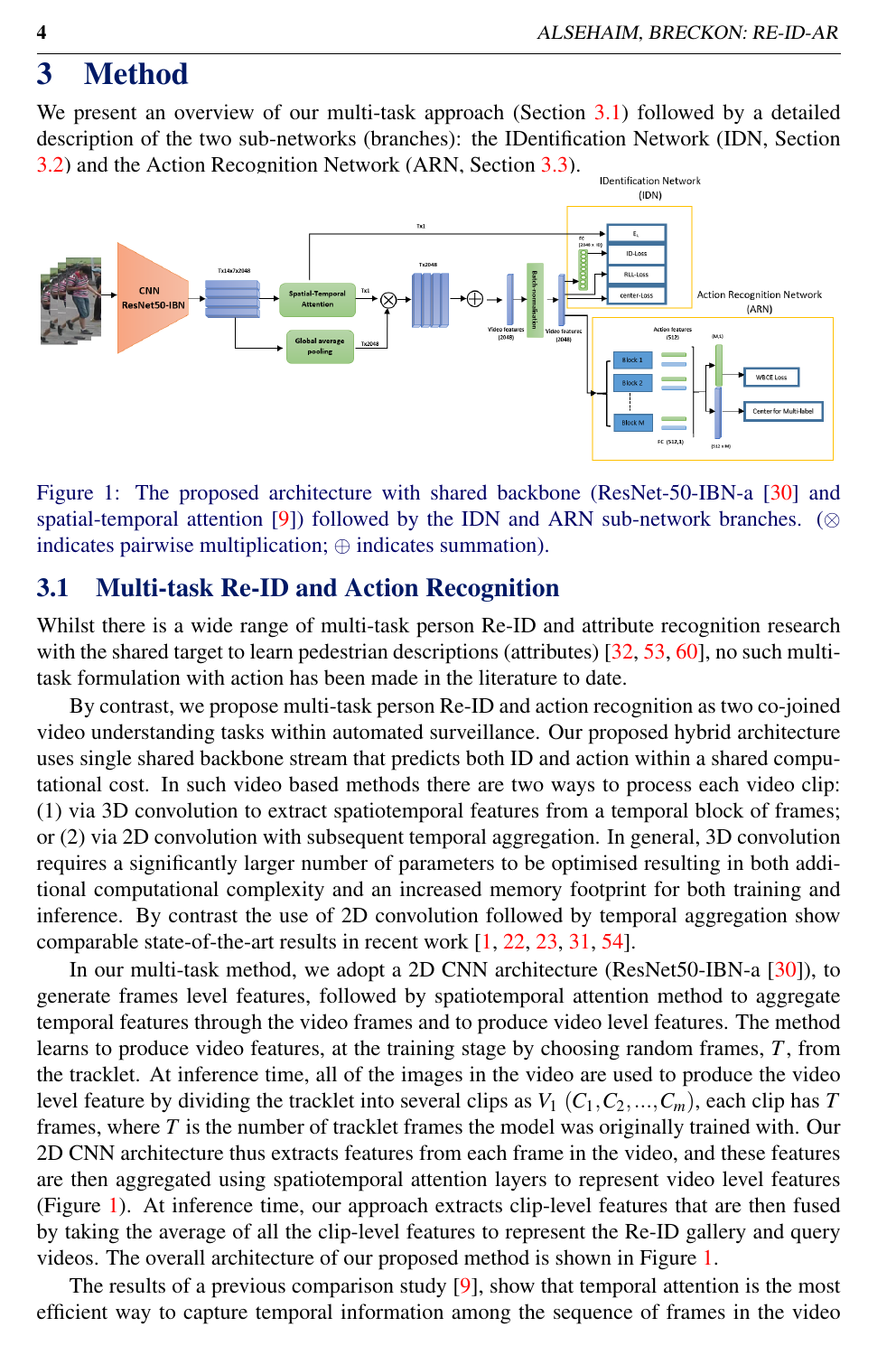as compared to average/max pooling and Recurrent Neural Network (RNN) aggregation. Temporal attention is preformed to obtain an attention score  $a_i^t$  for each frame  $f_i^t$  in clip  $C_i$ where  $t \in [1, T]$ . The frame feature  $f_i^t$  of a clip  $C_i$  are weighted and averaged to represent clip level features. The spatial-temporal attention is preformed using 2D convolution with an input dimensionality of 2048, from the 2D CNN feature extractor (ResNet50-IBN-a [30]), with a 256 dimensional output following [9]. This spatial attention followed by temporal 1D convolution on the frame-level features generates temporal attentions  $s_i^t$ . The final frame attention score  $a_i^t$  is calculated using  $softmax()$  [62] with the resulting video features used across the two subsequent sub-network branches (IDN and ARN).

#### 3.2 IDentification Network (IDN)

To maximise simplicity and efficacy, the IDN comprises of a single fully connected layer following the shared multi-task spatiotemporal video feature extractor. Following the experiment settings of [1] this branch is trained using four loss functions Label Smoothing  $(ID_L)$  [41], Ranked List Loss  $(RLL_L)$  [46], center loss (*center<sub>L</sub>*) [49] and Erasing-loss (*E<sub>L</sub>*). From these four contributory losses (see supplementary material for details), the overall loss function for IDN sub-network can be formulated as:

$$
IDN_{loss} = ID_L + RLL_L + \beta \ center_L + E_L \tag{1}
$$

#### 3.3 Action Recognition Network (ARN)

This sub-network branch is used to predict the action performed by the subject in a given video. Conventionally in action recognition, each video  $C$  has one action label  $C_a$  but in our task, with videos originating from real-world Re-ID surveillance datasets, significantly more scene noise, partial occlusion and action transition is present. Consequently, the ARN branch is trained using multi-label action, such that we convert the one action label to multilabel by simply extending one-hot to multi-hot labelling. This is required due to the high probability of action transition that occurs within the Re-ID datasets (MARS, LPW) we are using for training and the weak labelling metholology used to obtain the action label ground truth (Section 4). As a result, the ARN is trained to learn multi-label action recognition in the form of the independent likelihood of each action, where  $a_i \in [0,1]$  is the likelihood of action *i* in a given video and hence outputs the likelihood of all the defined actions in the dataset,  $\{a_i\}$ , for each video.

Following the common 2D CNN architecture to extract video features, that is shared with the IDN, the ARN comprises several separate attention blocks equal to the number of dataset action labels, *M*, to encourage the model to learn discriminative features for each action (Figure 1). Each action attention block consists of one linear layer along with batchnormalisation, ReLU, and dropout layer to generate an attention map. Subsequently, an attention map is generated for each available action label which is then passed to a fully connected layer followed by a sigmoid activation output layer of dimension, 1.

Our reasoning behind the use of an attention block for each action is two-fold: (1) common pedestrian actions can have close appearance features with only subtle differences, as illustrated in Figure 2 and there are highly likely to be action transitions in the pedestrian tracklet video; (2) the highly imbalanced action samples (Table 1) needs to be addressed via weighting. Hence, the main roles for these blocks are to generate attention maps for each action and then assign appropriate weight for each action map through a weighted loss function. As such, the weighted attention map can address the issue of the highly imbalanced action samples in a dataset as the attention maps can be weighted according to the number of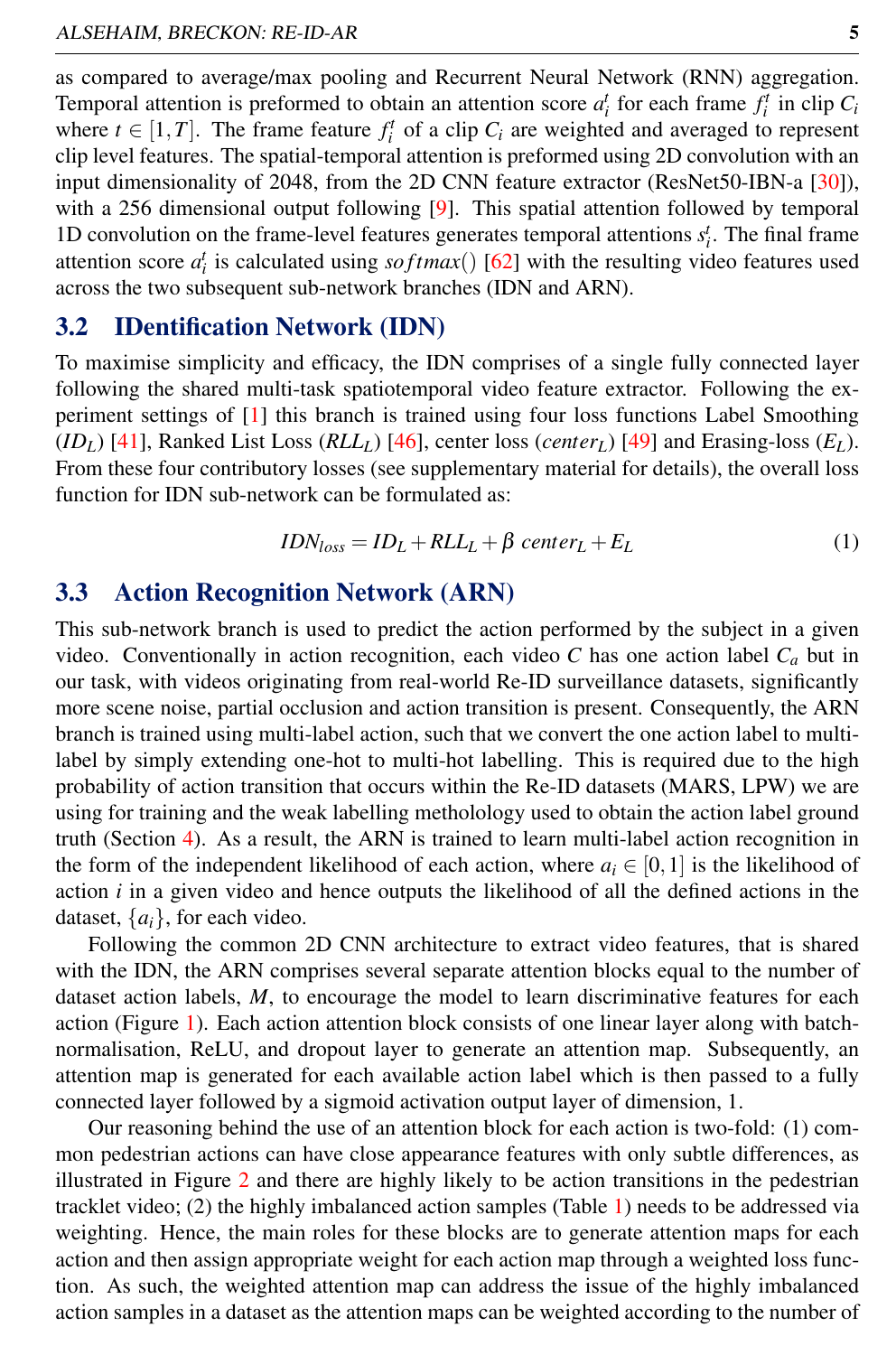samples in the training dataset by using the weighted binary cross entropy loss [19]. Furthermore, adding attention blocks equal to number of actions helps the model to deal with action transitions and to more appropriately generalize across highly imbalanced dataset such as those considered here.

The optimisation of this branch is performed using the widely used Binary Cross Entropy (BCE) loss, or weighted Binary Cross Entropy (WBCE) [19], on a per multi-label basis. As such BCE loss can be defined for our action recognition task as follows:

$$
L_{BCE} = -\frac{1}{M} \sum_{i=1}^{M} y_i \log(p_i) + (1 - y_i) \log(1 - p_i)
$$
 (2)

where *M* is the number of actions,  $p_i$  is prediction probability of the action *i* and  $y_i$  is the ground truth label. In contrast, the weighted BCE loss defined in [19] works to alleviate the imbalance distribution of actions in the training datasets and is defined as follows:

$$
L_{WBCE} = \frac{1}{V} \sum_{i=1}^{V} \sum_{j=1}^{M} \omega_j(y_i \log(\sigma(p_{ij})) + (1 - y_{ij}) \log(1 - \sigma(p_{ij}))) \quad (3)
$$

where  $\omega_j$  is the weight assigned to each action based on its distribution in the training dataset,  $p_{ij}$  is the output of action *j* classifier, and  $\sigma(z) = 1/(1 + e^{-z})$  such that: *V* is number of videos in the dataset and *M* is number of actions.

$$
\omega_j = \begin{cases} e^{1-r_j}, & y_j = 1 \\ e^{r_j}, & y_j = 0 \end{cases}
$$
 (4)

where  $r_j$  is the ratio of the number of action  $j$  samples in training dataset.

We find that the use of either of the binary cross entropy losses improved the Re-ID task over the baselines (Section 5). However, we find that using the weighted binary cross entropy loss alleviates the class imbalance problem by weighting the action based on their distribution in the training dataset with a slight reduction in Re-ID performance. We also integrate the center loss for multi-label [29] to cluster the actions by learning the central features of each action then penalize the distance between extracted features and their class center. The use of this improves the accuracy of action recognition as in Table 4 and Table 5. Subsequently, our ARN sub-network is trained by jointly optimising weighted BCE loss and the center loss for multi-label actions as follows:

$$
ARN_{loss} = L_{WBCE} + \beta L_{center}
$$
 (5)

#### 3.4 Multi-Task Network Loss

Our overall multi-task architecture, with our IDN and ARN sub-networks as detailed (Sections 3.2 / 3.3), is constructed using a common attention-enabled 2D CNN backbone (Section 3.1) that is then optimised jointly using combined IDN and ARN losses as follows:

$$
L_{total} = \lambda \; IDN_{loss} + (1 - \lambda) \; ARN_{loss} \tag{6}
$$

### 4 Weakly Labelled Action Annotation

We produce supplementary action labels for the MARS [58] and LPW [36] based on manual annotation of the Re-ID target person in each video sequence as one of the following set of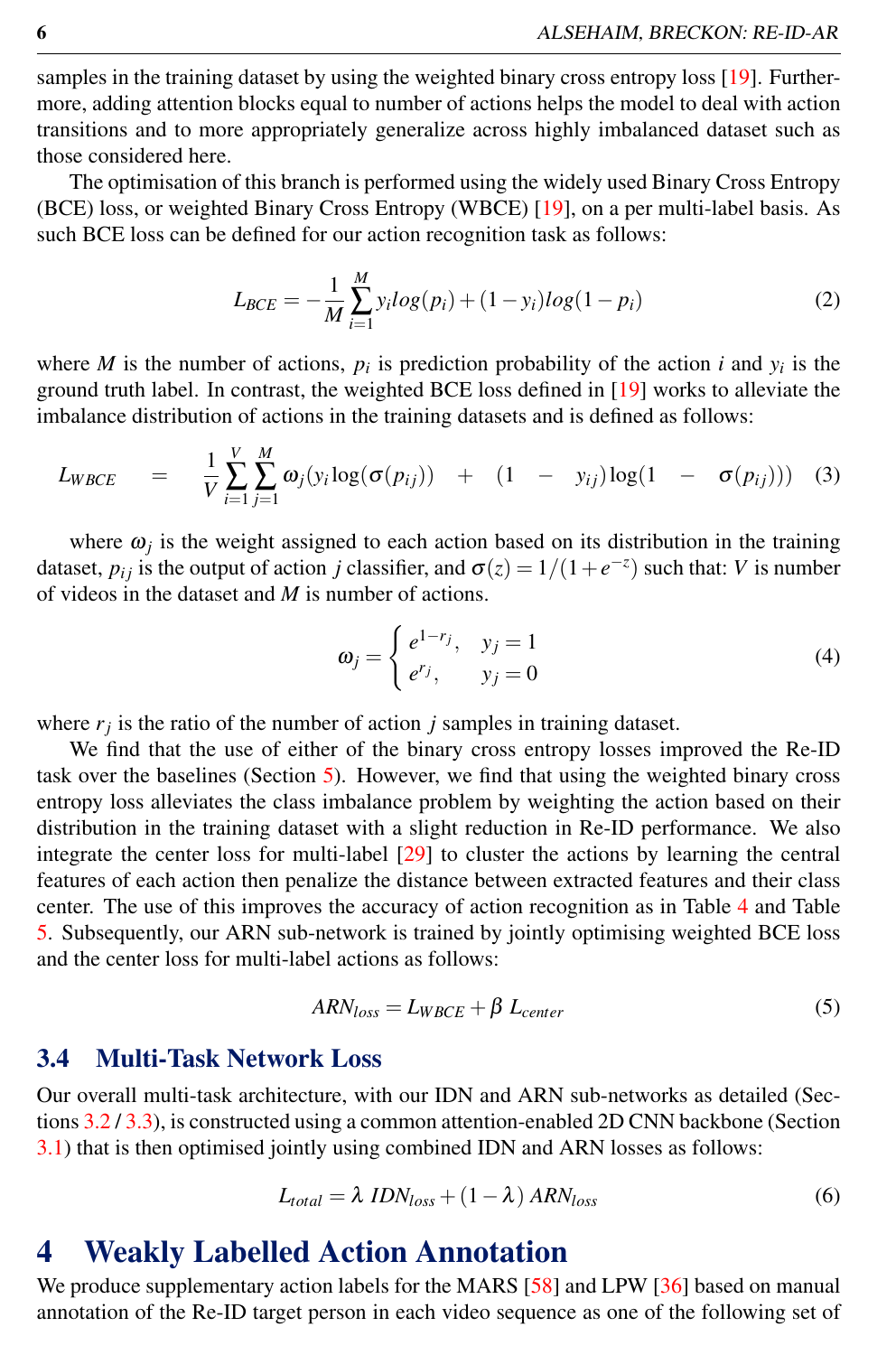#### ALSEHAIM, BRECKON: RE-ID-AR 7

actions: *{walking, riding, holding item one hand, holding item both hands, holding hands, holding phone to ear, holding phone to face, pulling/pushing trolley}* (Figure 2).

Our labelling is weak in the sense that we follow labelling strategies that produce an imprecise or inexact action labelling approximation. For MARS [58], as the dataset is collected from one scene (via multiple cameras) with very few action transitions within the sequence, we follow a weak identity level labeling strategy by manually assigning each person a single action label for all the videos that he/she appears, based on their primary action characteristic, in even if there are secondary action transitions present. In contrast for LPW [36], as the dataset was collected across three separate scenes (via multiple cameras) with a very high prevalence of action transitions, we instead use a per-video sequence labelling strategy (i.e. per subject, per camera view) but again manually assign each video a single action label, based on the primary action characteristic from that view, in even if there are secondary action transitions present. Due to the imbalance of action labels present (Table 1), we additional consider broader action definitions by grouping certain subsets of actions to form even more weakly defined super-labels. For example, grouping all actions relating to a hand movement/gesture results in three action labels: - *{walking, riding, using hand with object}* . Similarly, with MARS we also consider a set of five action labels by merging the three actions labels with much lower occurrences (i.e. *{holding hands, holding phone to ear, pulling/pushing trolley}* ) into the *{holding item one hand}* action label. In our subsequent evaluation this gives us consideration of three such multi-task Re-ID/Action Recognition problems:- 8 actions, 5 actions (MARS only) and 3 actions (Tables 4 / 5).





Figure 2: Action examples within MARS dataset [58].

Figure 3: Illustrative examples of challenging issues in LPW [36].

|                                                           |                  | <b>MARS [58]</b> |                 |                |  |  |  |
|-----------------------------------------------------------|------------------|------------------|-----------------|----------------|--|--|--|
| Action                                                    |                  |                  | <b>LPW 1361</b> |                |  |  |  |
|                                                           | <b>Train Set</b> | Test Set         | Train Set       | Test Set       |  |  |  |
| Walking                                                   | 396 (63.36%)     | 439(69.24%)      | $946(35.02\%)$  | $488(45.61\%)$ |  |  |  |
| Riding                                                    | $20(3.2\%)$      | $10(1.58\%)$     | $9(0.33\%)$     | $92(8.60\%)$   |  |  |  |
| Holding item in one hand                                  | 151(23.82%)      | 116 (18.30%)     | 368 (13.62%)    | 97(9.07%)      |  |  |  |
| Holding item in both hands                                | 33 (5.28%)       | $28(4.42\%)$     | 939 (34.76%)    | 284(26.54%)    |  |  |  |
| Holding hands                                             | $3(0.48\%)$      | $4(0.63\%)$      | $36(1.33\%)$    | $36(3.36\%)$   |  |  |  |
| Holding phone to the ear                                  | $5(0.8\%)$       | $8(1.26\%)$      | 86 (3.18%)      | $14(1.31\%)$   |  |  |  |
| Holding phone to the face                                 | 14 (2.24%)       | $27(4.26\%)$     | 189 (6.10%)     | 53(4.95%)      |  |  |  |
| Pulling/pushing a trolley                                 | $3(0.48\%)$      | $2(0.32\%)$      | 128 (4.74%)     | 6(0.56%)       |  |  |  |
| _ _<br>$\sim$ $\sim$<br>.<br>- - · - - <i>-</i> - - - - - |                  |                  |                 |                |  |  |  |

Table 1: Distribution of action labels in MARS/LPW datasets.

## 5 Evaluation

We evaluate our approach on the MARS [58] and LPW [36] datasets, as described in Section 4. For Re-ID, via the IDN sub-network, we report the Cumulative Match Characteristic (CMC) and mean Average Precision (mAP) metrics. CMC measures the prevalence of the ground truth identity within the top-k ranked matches whereby we report rank-1 accuracy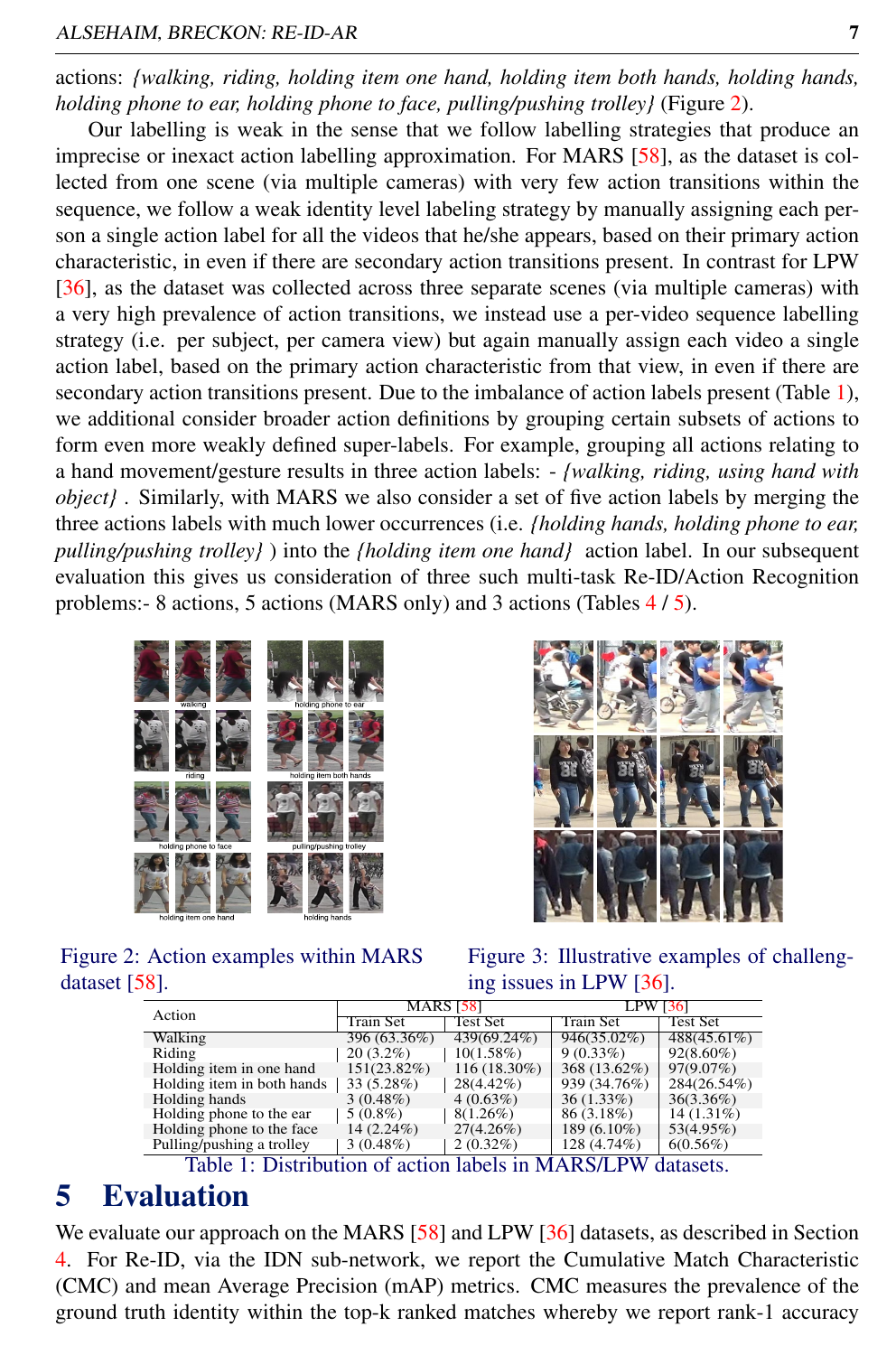(for MARS and LPW). The mAP metric measures model performance in multi-shot Re-ID datasets such as MARS [58] and is reported to follow the common practice (for MARS only). For action recognition, via the ARN sub-network, on our imbalanced multi-label recognition task we report mean Average Precision (mAP), recall and *F*1 in average score.

#### 5.1 Implementation Details

For initial video frame feature extraction we use a variant of ResNet, ResNet50-IBN-a [30] pre-trained on ImageNet [12], because of its ability to maintain effective discriminative features and eliminate appearance variance, which is the most significant challenge within Re-ID. In our architecture, the last spatial down-sampling stride of ResNet50-IBN-a is changed to 1 as suggested by [40], to bring higher spatial resolution without additional parameters and with a low computational cost. Video frames are resized to  $244 \times 112$  and the resized image frame is zero-padded by 10 pixels. It is then randomly cropped into  $244 \times 112$  rectangular image samples and each sample is flipped horizontally with 0.5 probability. The RGB channels are normalised by subtracting  $(0.485, 0.456, 0.406)$  and then dividing by (0.229,0.224,0.225), following ImageNet [12]. Our model is trained using four frames for each video,  $T = 4$ , following the suggestion of [1, 9, 31] and using the combined loss across the IDN and ARN sub-network branches (Eqn. 6).

The IDN losses are ID loss [41], center loss [49], Ranked List Loss (RLL) [46] and Erasing-loss [31]. In our experiments,  $\varepsilon = 0.1$  in ID loss [41]. RLL is used to force a distance between negative ID samples to be greater than specific threshold  $\alpha$ , in our experiments  $\alpha = 2.0$ . In addition, the positive ID samples are pulled to be closer than a threshold  $\alpha - m$ , where  $m$  is 1.3 in our experiments. For center loss  $[49]$ , the center of each ID class is learned using the SGD optimizer with 0.5 learning rate. To balance its weight we follow the suggestion of [27] and multiply the center loss by factor  $\beta = 0.0005$ .

The ARN losses having one corresponding fully connected layer output that is optimised using weighted Binary Cross Entropy loss to enable multi-action labelling and hence help alleviate the dataset imbalance problem within model learning process. We also apply center loss for the multi-label action loss [29] with factor  $\beta = 0.0005$ . The center of each action is learned using the SGD optimizer as its dedicated optimizer, with 0.1 learning rate.

Overall our multi-task model is trained, using the IDN and ARN losses functions as formalised in Equation 6 with  $\lambda = 0.5$ . The model is trained for 120 epochs and is validated every 10 epochs. Adam [16] is used as the optimiser for our model with base learning rate of 0.00035 and an adaptive learning rate warm-up strategy following [27].

#### 5.2 Comparison with the State-of-the-art Methods

Our experiments show that the use of our single stream multi-task approach improves Re-ID performance with a 3%+ margin on the MARS [58] dataset and a 8%+ margin on the LPW [36] dataset when compared to prior work in the field (Table 2, including very recent singletask work [1, 5, 11, 15, 22, 22, 23, 52, 56] on MARS ). Our action recognition accuracy, as a secondary task on the basis of multi-label classification output is shown in Table 4 (MARS [58]) and Table 5 (LPW [36]) where we can see moderate performance on these otherwise challenging, imbalanced and weakly labelled datasets. Furthermore, in comparison to leading contemporary techniques [17, 25], our approach outperforms the current state of the art on the more balanced three action problem (see supplementary material for details).

#### 5.3 Ablation Studies

Comparing our approach, with and without action recognition as a multi-task problem (i.e. with/without ARN branch) we similarly see a a  $3\%$ + margin of Re-ID improvement on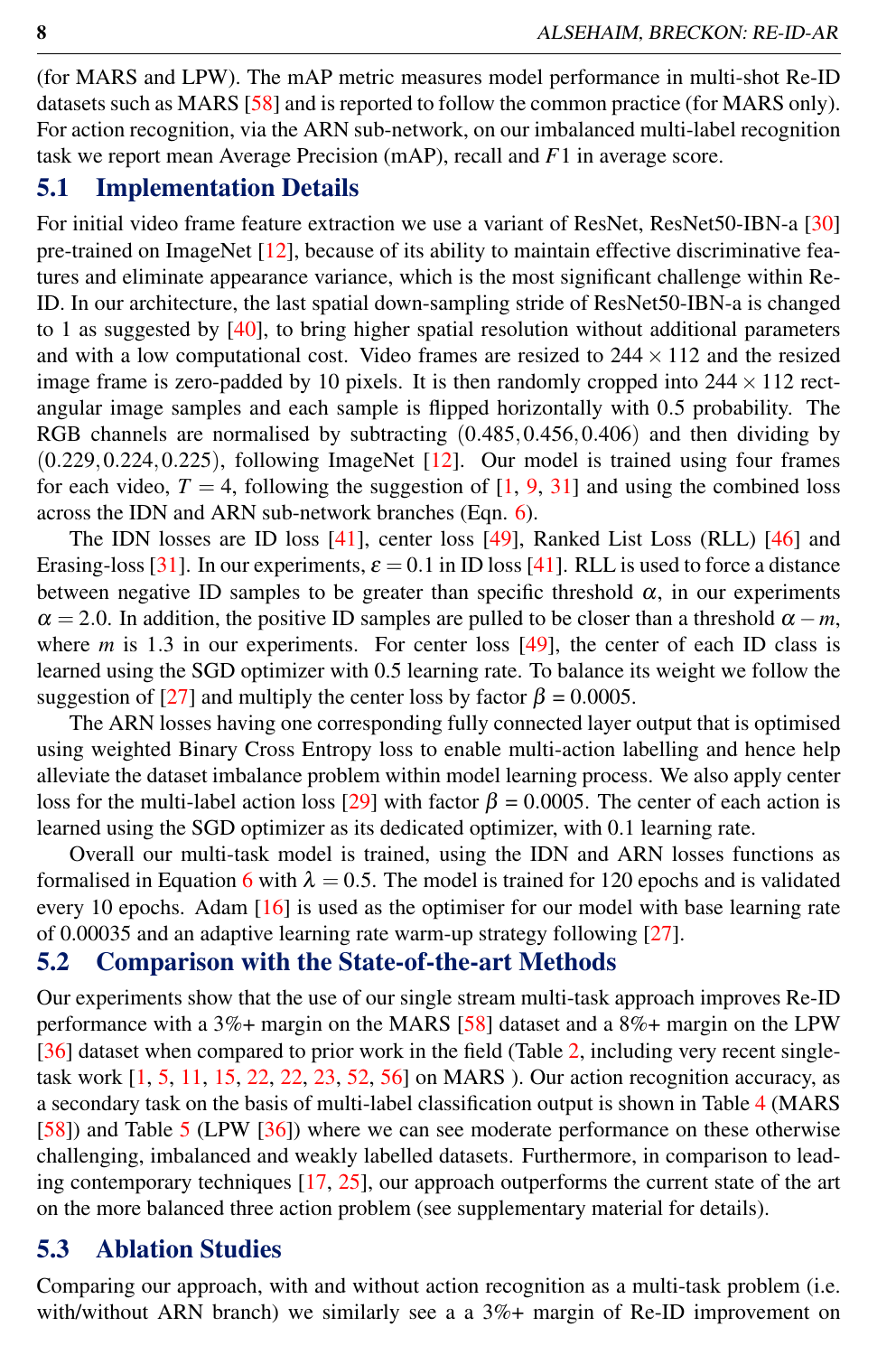| Methods            | Publication              | <b>MARS[58]</b> | LPW[36] |
|--------------------|--------------------------|-----------------|---------|
|                    |                          | rank-1 $(mAP)$  | rank-1  |
| <b>RQEN [36]</b>   | <b>AAAI</b> 2018         | 73.7(51.7)      | 57.1    |
| <b>SAN [24]</b>    | <b>CVPR 2018</b>         | 82.3 (65.8)     |         |
| Att-Driven [57]    | <b>CVPR 2019</b>         | 87.0 (78.2)     |         |
| <b>VRSTC [14]</b>  | <b>CVPR 2019</b>         | 88.5 (82.3)     |         |
| Co-Segment [38]    | <b>ECCV 2019</b>         | 84.9 (79.9)     |         |
| <b>GLTR</b> [20]   | <b>ICCV 2019</b>         | 87.02 (78.47)   |         |
| M3D [21]           | IEEE-T IP 2020           | 88.63 (79.46)   |         |
| ID-aware $[47]$    | $arXiv$ 2019             | 83.3 (71.7)     | 70.9    |
| <b>VPRFT [31]</b>  | <b>AAAI</b> 2020         | 88.6 (82.9)     |         |
| <b>TACAN</b> [22]  | <b>WACV 2020</b>         | 89.1 (84.0)     |         |
| STGCN [54]         | <b>CVPR 2020</b>         | 89.95 (83.70)   |         |
| <b>S2DN111</b>     | <b>ICPR 2020</b>         | 89.62 (84.61)   |         |
| <b>MG-TCN [23]</b> | <b>IEEE-T CS-VT 2021</b> | 87.1 (77.7)     |         |
| AP3D[11]           | <b>ECCV 2020</b>         | 90.1(85.1)      |         |
| MG-RAFA [56]       | <b>CVPR 2020</b>         | 88.8(85.9)      |         |
| AFA [5]            | <b>ECCV 2020</b>         | 90.2(82.9)      |         |
| TCLNet [15]        | <b>ECCV 2020</b>         | 88.8(83.0)      |         |
| <b>MGH [52]</b>    | <b>CVPR 2020</b>         | 90(85.8)        |         |
| Re-ID-AR (Ours)    |                          | 93.21 (87.23)   | 79.60   |

MARS  $[58]$  dataset and  $2\%$ + margin on LPW  $[36]$  (Table 3). Whilst this verifies the effectiveness of our multi-task method, the reason behind the slighter improvement in LPW is attributable to the challenging nature of the LPW dataset videos with multiple views across multiple scenes and a high number of action transitions per sequence as shown in Figure 3, where we can see multiple persons in each frame performing different actions. Adding our ARN branch to contemporary Re-ID work, we can see that our ARN branch improves the Re-ID performance on VPRFT [31] by a 3%+ margin on MARS [58], however for TCLNet [15] and AP3D[11] adding our ARN branch did not improve the Re-ID accuracy potentially due to its existing multi-task architecture and 3D convolution with high number of parameters, and hence by adding an additional task there is potentially a need for an additional balancing strategy.

| Methods             | Re-ID only           |         | Multi-task Re-ID with Action |                          |  |
|---------------------|----------------------|---------|------------------------------|--------------------------|--|
|                     | MARS <sub>[58]</sub> | LPW[36] | MARS <sub>[58]</sub>         | LPW $\lceil 36 \rceil$   |  |
| <b>VPRFT</b> $[31]$ | 88.6 (82.9)          |         | 92.2(83.0)                   | $\overline{\phantom{a}}$ |  |
| TCLNet [15]         | 88.8 (83.0)          |         | 85.71 (78.41)                |                          |  |
| AP3D[11]            | 90.1(85.1)           |         | 87.6 (81.4)                  | $\overline{\phantom{0}}$ |  |
| Ours                | 89.62 (84.61)        | 77.35   | 93.21 (87.23)                | 79.60                    |  |

Table 3: The effect of adding ARN to different Re-ID methods.

Considering the three action recognition problems set out in Section 4 (8 actions, 5 actions and 3 actions) we consider performance on 8/5/3 actions for MARS [58] and 8/3 actions for LPW [36] as it is more balanced (Table 1). As recommended by [55], the most suitable metric to evaluate our ARN accuracy as a multi-label task on an imbalanced dataset is *f* 1 score. By considering varying granularity in our weak action labelling allows us to mitigate the effects of dataset imbalance somewhat and additionally study the effect of action recognition task complexity on Re-ID task performance. We also examine the use of BCE loss and WBCE in both tasks and study the effect of adding center for multi-label to ARN losses. The results in Table 4 show that using BCE gives higher performance for Re-ID in all three for action recognition problems on MARS [59]. We can also observe that the 8 action problem has the lowest action recognition accuracy attributable to extreme dataset imbalance. By contrast, we see improved action recognition performance in the 5/3 action problems at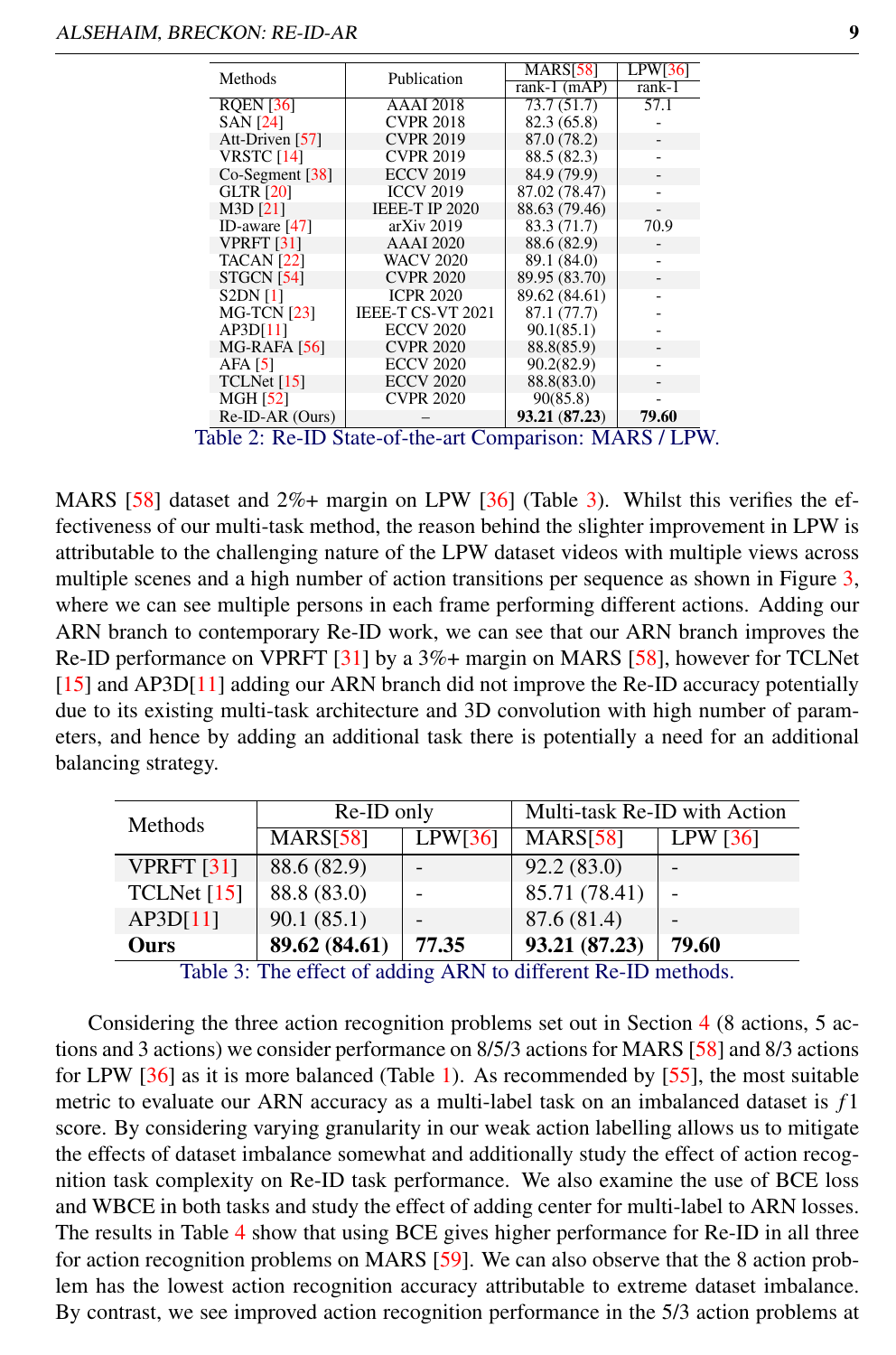the marginal expense of Re-ID performance. Consequently, the use of joint losses WBCE and center for multi-label actions result in peak action recognition with a slight decrease in Re-ID performance (Table 4, f1), except in the 8 actions set with some actions unrecognised. The results in Table 5 examine the effect of action recognition on Re-ID via the 8/3 action problems on LPW [36]. For the 8 action problem, we report the highest Re-ID accuracy but with the lowest action recognition accuracy due to dataset imbalance. For the 3 action problem, the action recognition accuracy improves with the same effect as the WBCE and center losses for multi-label actions as observed in MARS [58].

| Methods                     | Re-ID         | Action |        |       |  |
|-----------------------------|---------------|--------|--------|-------|--|
|                             | rank-1 (mAP)  | mAP    | recall | f1    |  |
| 8 Actions+BCE               | 93.10 (87.10) | 27.42  | 14.90  | 16.19 |  |
| 8 Action+WBCE               | 92.28 (86.25) | 26.36  | 16.75  | 18.11 |  |
| 8 Actions+BCE+ Lcenter      | 93.21 (87.23) | 25.94  | 14.80  | 16.10 |  |
| 8 Actions+WBCE+ Lcenter     | 92.17 (86.21) | 27.55  | 16.51  | 17.82 |  |
| 5 Actions+BCE               | 92.83 (86.96) | 48.41  | 24.98  | 28.01 |  |
| 5 Action+WBCE               | 92.61 (86.32) | 46.88  | 27.96  | 30.85 |  |
| 5 Actions+BCE+ $L_{center}$ | 92.55 (86.79) | 45.6   | 23.9   | 27.02 |  |
| 5 Actions+WBCE+ Loenter     | 92.75 (86.39) | 48.09  | 28.47  | 31.07 |  |
| 3 Actions+BCE               | 92.88 (86.63) | 44.42  | 42.42  | 46.09 |  |
| 3 Action+WBCE               | 92.72 (86.29) | 42.40  | 47.22  | 49.20 |  |
| 3 Actions+BCE+ Lcenter      | 92.66 (86.50) | 45.23  | 44.56  | 48.99 |  |
| 3 Actions+WBCE+ Lcenter     | 92.55 (86.30) | 43.74  | 47.50  | 49.85 |  |

Table 4: Ablation comparison for action recognition: MARS [59].

| Methods                             | Re-ID  | Action |        |       |
|-------------------------------------|--------|--------|--------|-------|
|                                     | rank-1 | mAP    | recall | f1    |
| 8 Actions+BCE                       | 77.75  | 26.77  | 10.62  | 13.22 |
| 8 Action+WBCE                       | 75.76  | 26.64  | 15.82  | 18.34 |
| 8 Actions+BCE+ L <sub>center</sub>  | 78.15  | 26.42  | 10.76  | 13.16 |
| 8 Actions+WBCE+L <sub>center</sub>  | 74.83  | 36.72  | 14.52  | 18.05 |
| 3 Actions+BCE                       | 77.09  | 72.96  | 40.53  | 36.21 |
| 3 Action+WBCE                       | 75.23  | 39.04  | 43.36  | 38.28 |
| 3 Actions+BCE+ $L_{center}$         | 76.69  | 72.72  | 41.46  | 39.58 |
| 3 Actions+WBCE+ L <sub>center</sub> | 75.76  | 39.04  | 44.45  | 39.93 |

Table 5: Ablation comparison for action recognition: LPW [36].

In terms of the effect of  $\lambda$  in the learning process, our experiments shown in Table 6/7 illustrate a small to marginal effect on performance which is attributable to our single-stream network design such that the IDN and ARN branches share a common backbone.

| Method                       |               | rank1 | mAP | Method                               |               | rank1 |
|------------------------------|---------------|-------|-----|--------------------------------------|---------------|-------|
| 8 Actions+WBCE+ $L_{center}$ | 0.8           | 93.37 |     | 87.28 8 Actions+WBCE+ $L_{center}$   | $0.8^{\circ}$ | 79.60 |
| 8 Actions+WBCE+ $L_{center}$ | 0.5           | 93.21 |     | $87.23$ 8 Actions+WBCE+ $L_{center}$ | 0.5           | 78.15 |
| 8 Actions+WBCE+ $L_{center}$ | $0.4^{\circ}$ | 92.50 |     | 87.03 8 Actions+WBCE+ $L_{center}$   | 0.4           | 75.50 |
| 8 Actions+WBCE+ $L_{center}$ | 0.2           | 92.83 |     | 87.03 8 Actions+WBCE+ $L_{center}$   | 0.2           | 75.50 |

Table 6: Effect of  $\lambda$  on learning process for MARS[58] dataset.

Table 7: Effect of  $\lambda$  on learning process for LPW [36] dataset.

## 6 Conclusions

In this paper, we propose a single stream 2D CNN architecture as the first approach to jointly consider person re-identification (Re-ID) and action recognition in video as a multi-task problem. Our work shows that consideration of action recognition in addition to Re-ID results in an improved discriminative feature representation that both improves Re-ID performance against prior contemporary work in the field  $[1, 14, 20, 21, 22, 22, 23, 24, 31, 38, 57]$ including recent multi-task work [5, 11, 15, 52, 56] and is additionally capable of providing viable per-view (clip-wise) action recognition beyond that of leading action recognition approaches in the field [17, 25] for the challenging datasets considered. Our use of weakly labelled actions, over two leading benchmark Re-ID datasets (MARS [58], LPW [36]), for training as a joint Re-ID and action recognition task using a combination of two task-specific multi-loss terms notably outperforms prior work in the field (rank-1 (mAP) – MARS: 93.21%(87.23%), LPW: 79.60%) without any reliance 3D convolutions or multistream networks architectures as found in other contemporary work [4, 21, 28, 51, 54]. This represents the first benchmark performance for such a joint Re-ID and action recognition video understanding task based on our generation and use of supplementary action labels for the seminal MARS and LPW Re-ID datasets. Future work will continue to expand the use of multi-task optimisation for Re-ID and broader aspects of automated visual surveillance.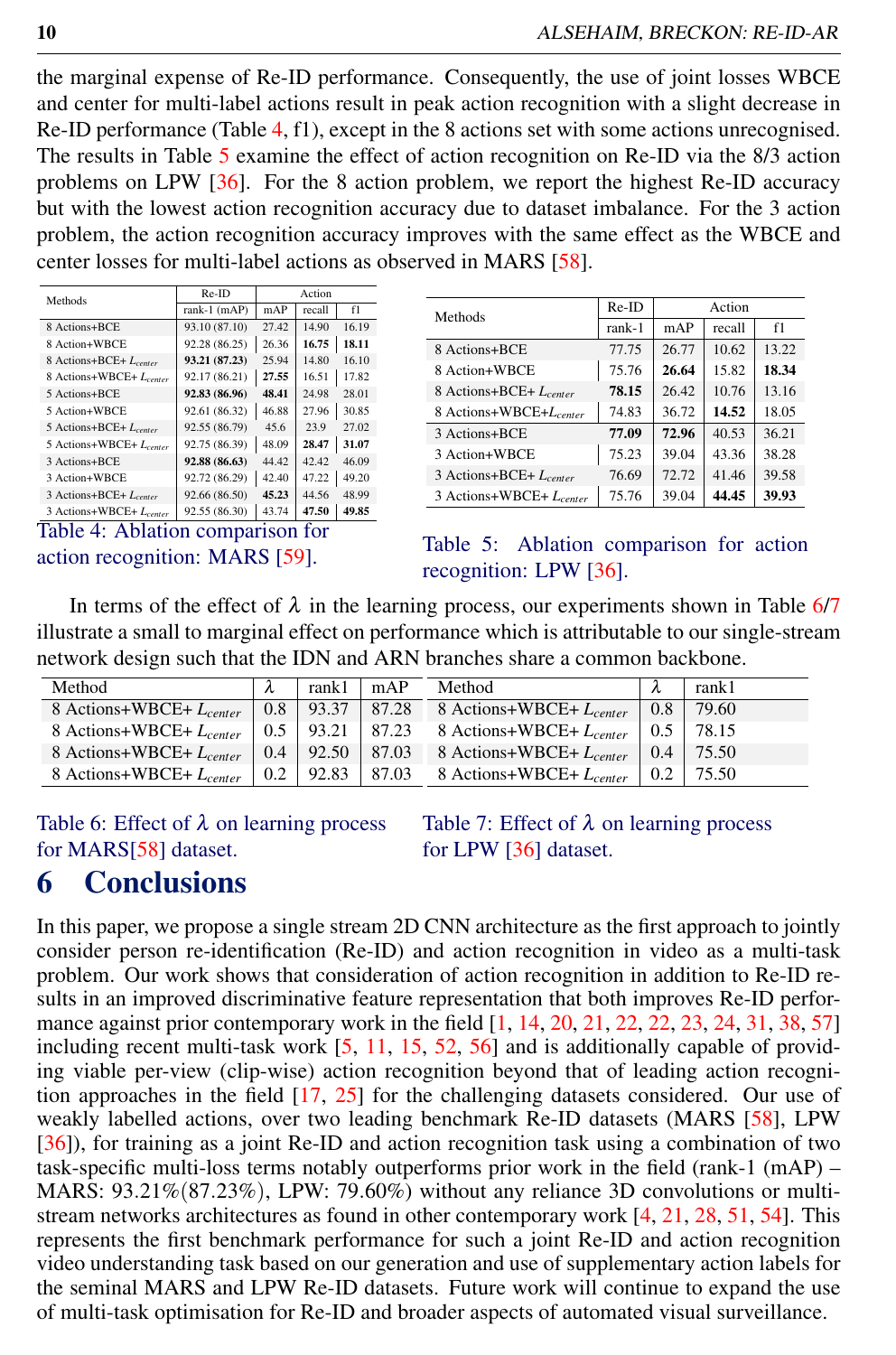## References

- [1] Toby P. Breckon and Aishah Alsehaim. Not 3d re-id: Simple single stream 2d convolution for robust video re-identification. In *2020 25th International Conference on Pattern Recognition (ICPR)*, pages 5190–5197. IEEE, 2021.
- [2] Joao Carreira and Andrew Zisserman. Quo vadis, action recognition? a new model and the kinetics dataset. In *proceedings of the IEEE Conference on Computer Vision and Pattern Recognition*, pages 6299–6308, 2017.
- [3] Dapeng Chen, Hongsheng Li, Tong Xiao, Shuai Yi, and Xiaogang Wang. Video person reidentification with competitive snippet-similarity aggregation and co-attentive snippet embedding. In *Proceedings of the IEEE Conference on Computer Vision and Pattern Recognition*, pages 1169–1178, 2018.
- [4] Dapeng Chen, Hongsheng Li, Tong Xiao, Shuai Yi, and Xiaogang Wang. Video person reidentification with competitive snippet-similarity aggregation and co-attentive snippet embedding. In *Proceedings of the IEEE Conference on Computer Vision and Pattern Recognition*, pages 1169–1178, 2018.
- [5] Guangyi Chen, Yongming Rao, Jiwen Lu, and Jie Zhou. Temporal coherence or temporal motion: Which is more critical for video-based person re-identification? In *European Conference on Computer Vision*, pages 660–676. Springer, 2020.
- [6] R Christoph and Feichtenhofer Axel Pinz. Spatiotemporal residual networks for video action recognition. *Advances in neural information processing systems*, pages 3468–3476, 2016.
- [7] Dahjung Chung, Khalid Tahboub, and Edward J Delp. A two stream siamese convolutional neural network for person re-identification. In *Proceedings of the IEEE International Conference on Computer Vision*, pages 1983–1991, 2017.
- [8] Christoph Feichtenhofer, Axel Pinz, and Richard P Wildes. Spatiotemporal multiplier networks for video action recognition. In *Proceedings of the IEEE Conference on Computer Vision and Pattern Recognition*, pages 4768–4777, 2017.
- [9] Jiyang Gao and Ram Nevatia. Revisiting temporal modeling for video-based person reid. *arXiv preprint arXiv:1805.02104*, 2018.
- [10] Raghav Goyal, Samira Ebrahimi Kahou, Vincent Michalski, Joanna Materzynska, Susanne Westphal, Heuna Kim, Valentin Haenel, Ingo Fruend, Peter Yianilos, Moritz Mueller-Freitag, et al. The" something something" video database for learning and evaluating visual common sense. In *Proceedings of the IEEE International Conference on Computer Vision*, pages 5842–5850, 2017.
- [11] Xinqian Gu, Hong Chang, Bingpeng Ma, Hongkai Zhang, and Xilin Chen. Appearancepreserving 3d convolution for video-based person re-identification. In *European Conference on Computer Vision*, pages 228–243. Springer, 2020.
- [12] Kaiming He, Xiangyu Zhang, Shaoqing Ren, and Jian Sun. Delving deep into rectifiers: Surpassing human-level performance on imagenet classification. In *Proceedings of the IEEE International Conference on Computer Vision*, pages 1026–1034, 2015.
- [13] Martin Hirzer, Csaba Beleznai, Peter M Roth, and Horst Bischof. Person re-identification by descriptive and discriminative classification. In *Scandinavian Conference on Image Analysis*, pages 91–102. Springer, 2011.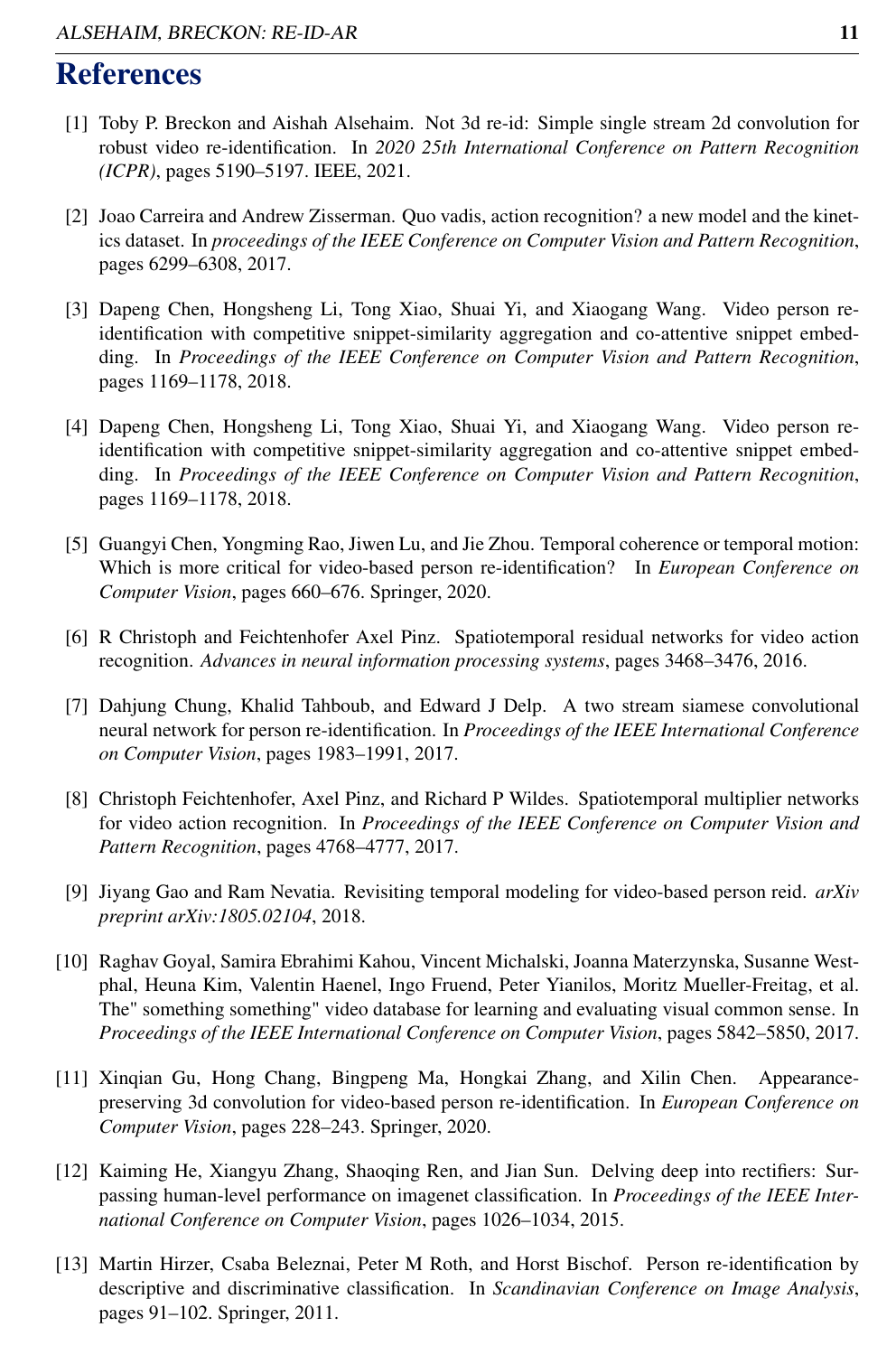- [14] Ruibing Hou, Bingpeng Ma, Hong Chang, Xinqian Gu, Shiguang Shan, and Xilin Chen. Vrstc: Occlusion-free video person re-identification. In *Proceedings of the IEEE Conference on Computer Vision and Pattern Recognition*, pages 7183–7192, 2019.
- [15] Ruibing Hou, Hong Chang, Bingpeng Ma, Shiguang Shan, and Xilin Chen. Temporal complementary learning for video person re-identification. In *European conference on computer vision*, pages 388–405. Springer, 2020.
- [16] Diederik P Kingma and Jimmy Ba. Adam: A method for stochastic optimization. *International Conference on Learning Representations*, 2015.
- [17] Alexander Kozlov, Vadim Andronov, and Yana Gritsenko. Lightweight network architecture for real-time action recognition. In *Proceedings of the 35th Annual ACM Symposium on Applied Computing*, pages 2074–2080, 2020.
- [18] Hildegard Kuehne, Hueihan Jhuang, Estíbaliz Garrote, Tomaso Poggio, and Thomas Serre. Hmdb: a large video database for human motion recognition. In *International Conference on Computer Vision*, pages 2556–2563. IEEE, 2011.
- [19] Dangwei Li, Xiaotang Chen, Zhang Zhang, and Kaiqi Huang. Pose guided deep model for pedestrian attribute recognition in surveillance scenarios. In *IEEE International Conference on Multimedia and Expo*, pages 1–6. IEEE, 2018.
- [20] Jianing Li, Jingdong Wang, Qi Tian, Wen Gao, and Shiliang Zhang. Global-local temporal representations for video person re-identification. In *Proceedings of the IEEE International Conference on Computer Vision*, pages 3958–3967, 2019.
- [21] Jianing Li, Shiliang Zhang, and Tiejun Huang. Multi-scale temporal cues learning for video person re-identification. *IEEE Transactions on Image Processing*, pages 4461–4473, 2020.
- [22] Mengliu Li, Han Xu, Jinjun Wang, Wenpeng Li, and Yongli Sun. Temporal aggregation with clip-level attention for video-based person re-identification. In *Proceedings of the IEEE/CVF Winter Conference on Applications of Computer Vision*, pages 3376–3384, 2020.
- [23] P. Li, P. Pan, P. Liu, M. Xu, and Y. Yang. Hierarchical temporal modeling with mutual distance matching for video based person re-identification. *IEEE Transactions on Circuits and Systems for Video Technology*, pages 503–511, 2021.
- [24] Shuang Li, Slawomir Bak, Peter Carr, and Xiaogang Wang. Diversity regularized spatiotemporal attention for video-based person re-identification. In *Proceedings of the IEEE Conference on Computer Vision and Pattern Recognition*, pages 369–378, 2018.
- [25] Yan Li, Bin Ji, Xintian Shi, Jianguo Zhang, Bin Kang, and Limin Wang. Tea: Temporal excitation and aggregation for action recognition. In *Proceedings of the IEEE/CVF Conference on Computer Vision and Pattern Recognition*, pages 909–918, 2020.
- [26] Yu Liu, Junjie Yan, and Wanli Ouyang. Quality aware network for set to set recognition. In *Proceedings of the IEEE Conference on Computer Vision and Pattern Recognition*, pages 5790– 5799, 2017.
- [27] Hao Luo, Wei Jiang, Youzhi Gu, Fuxu Liu, Xingyu Liao, Shenqi Lai, and Jianyang Gu. A strong baseline and batch normalization neck for deep person re-identification. *IEEE Transactions on Multimedia*, pages 2597–2609, 2019.
- [28] Niall McLaughlin, Jesus Martinez Del Rincon, and Paul Miller. Recurrent convolutional network for video-based person re-identification. In *Proceedings of the IEEE conference on computer vision and pattern recognition*, pages 1325–1334, 2016.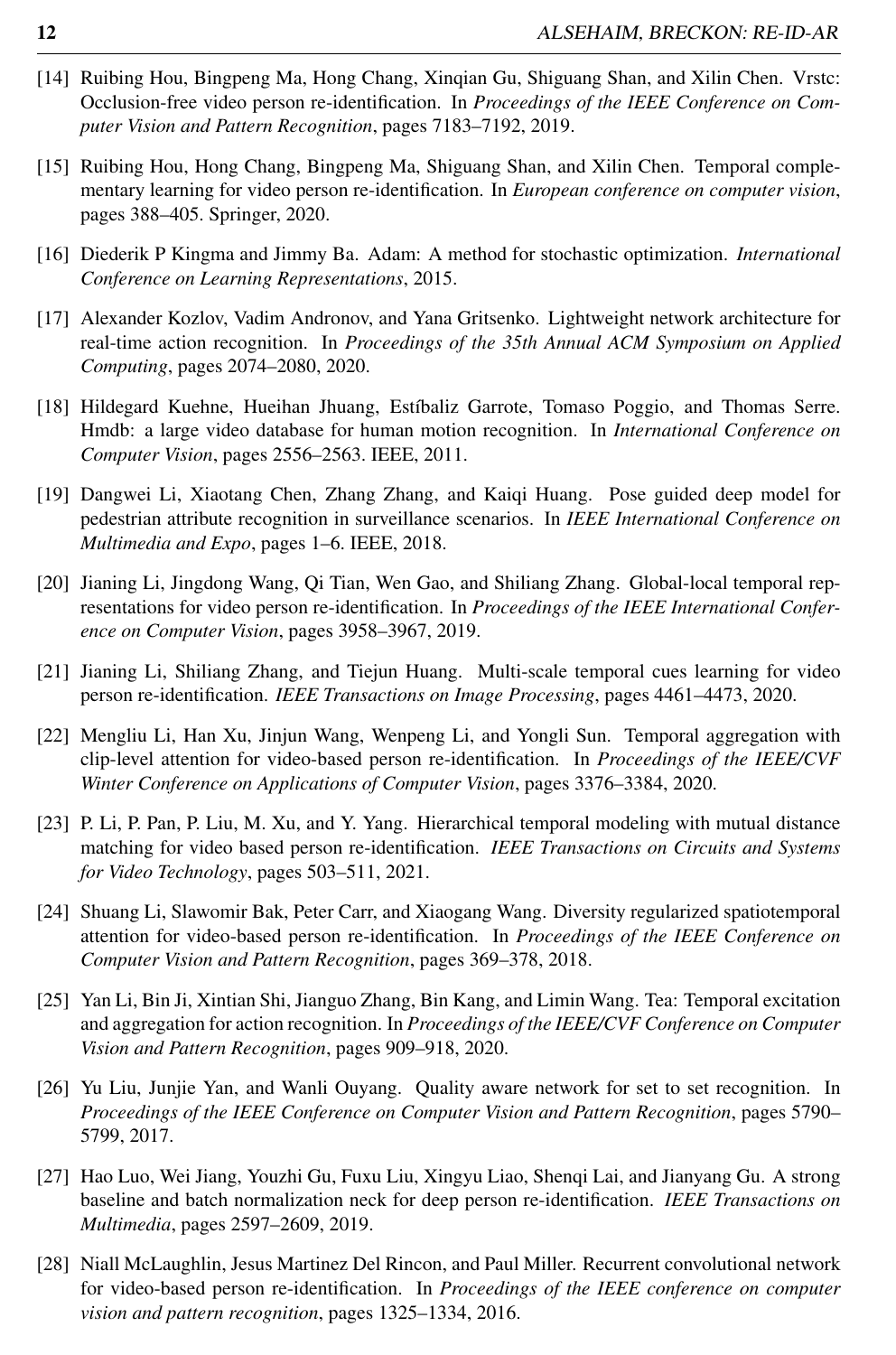- [29] Sanath Narayan, Hisham Cholakkal, Fahad Shahbaz Khan, and Ling Shao. 3c-net: Category count and center loss for weakly-supervised action localization. In *Proceedings of the IEEE/CVF International Conference on Computer Vision*, pages 8679–8687, 2019.
- [30] Xingang Pan, Ping Luo, Jianping Shi, and Xiaoou Tang. Two at once: Enhancing learning and generalization capacities via ibn-net. In *Proceedings of the European Conference on Computer Vision*, pages 464–479. 2018.
- [31] Priyank Pathak, Amir Erfan Eshratifar, and Michael Gormish. Video person re-id: Fantastic techniques and where to find them (student abstract). In *Proceedings of the AAAI Conference on Artificial Intelligence*, pages 13893–13894, 2020.
- [32] Nikolaos Sarafianos, Xiang Xu, and Ioannis A Kakadiaris. Deep imbalanced attribute classification using visual attention aggregation. In *Proceedings of the European Conference on Computer Vision*, pages 680–697, 2018.
- [33] Amir Shahroudy, Jun Liu, Tian-Tsong Ng, and Gang Wang. Ntu rgb+d: A large scale dataset for 3d human activity analysis. In *Proceedings of the IEEE conference on computer vision and pattern recognition*, pages 1010–1019, 2016.
- [34] Guruh Fajar Shidik, Edi Noersasongko, Adhitya Nugraha, Pulung Nurtantio Andono, Jumanto Jumanto, and Edi Jaya Kusuma. A systematic review of intelligence video surveillance: Trends, techniques, frameworks, and datasets. *IEEE Access*, pages 170457–170473, 2019.
- [35] Karen Simonyan and Andrew Zisserman. Two-stream convolutional networks for action recognition in videos. In *Advances in Neural Information Processing Systems*, pages 568–576, 2014.
- [36] Guanglu Song, Biao Leng, Yu Liu, Congrui Hetang, and Shaofan Cai. Region-based quality estimation network for large-scale person re-identification. In *Proceedings of the AAAI Conference on Artificial Intelligence*, page 7347–7354, 2018.
- [37] Khurram Soomro, Amir Roshan Zamir, and Mubarak Shah. Ucf101: A dataset of 101 human actions classes from videos in the wild. *arXiv preprint arXiv:1212.0402*, 2012.
- [38] Arulkumar Subramaniam, Athira Nambiar, and Anurag Mittal. Co-segmentation inspired attention networks for video-based person re-identification. In *Proceedings of the IEEE International Conference on Computer Vision*, pages 562–572, 2019.
- [39] Yumin Suh, Jingdong Wang, Siyu Tang, Tao Mei, and Kyoung Mu Lee. Part-aligned bilinear representations for person re-identification. In *Proceedings of the European Conference on Computer Vision*, pages 402–419, 2018.
- [40] Yifan Sun, Liang Zheng, Yi Yang, Qi Tian, and Shengjin Wang. Beyond part models: Person retrieval with refined part pooling (and a strong convolutional baseline). In *Proceedings of the European Conference on Computer Vision*, pages 480–496. 2018.
- [41] Christian Szegedy, Vincent Vanhoucke, Sergey Ioffe, Jon Shlens, and Zbigniew Wojna. Rethinking the inception architecture for computer vision. In *Proceedings of the IEEE Conference on Computer Vision and Pattern Recognition*, pages 2818–2826, 2016.
- [42] Du Tran, Lubomir Bourdev, Rob Fergus, Lorenzo Torresani, and Manohar Paluri. Learning spatiotemporal features with 3d convolutional networks. In *Proceedings of the IEEE International Conference on Computer Vision*, pages 4489–4497, 2015.
- [43] Gül Varol, Ivan Laptev, and Cordelia Schmid. Long-term temporal convolutions for action recognition. *IEEE Transactions on Pattern Analysis and Machine Intelligence*, pages 1510–1517, 2017.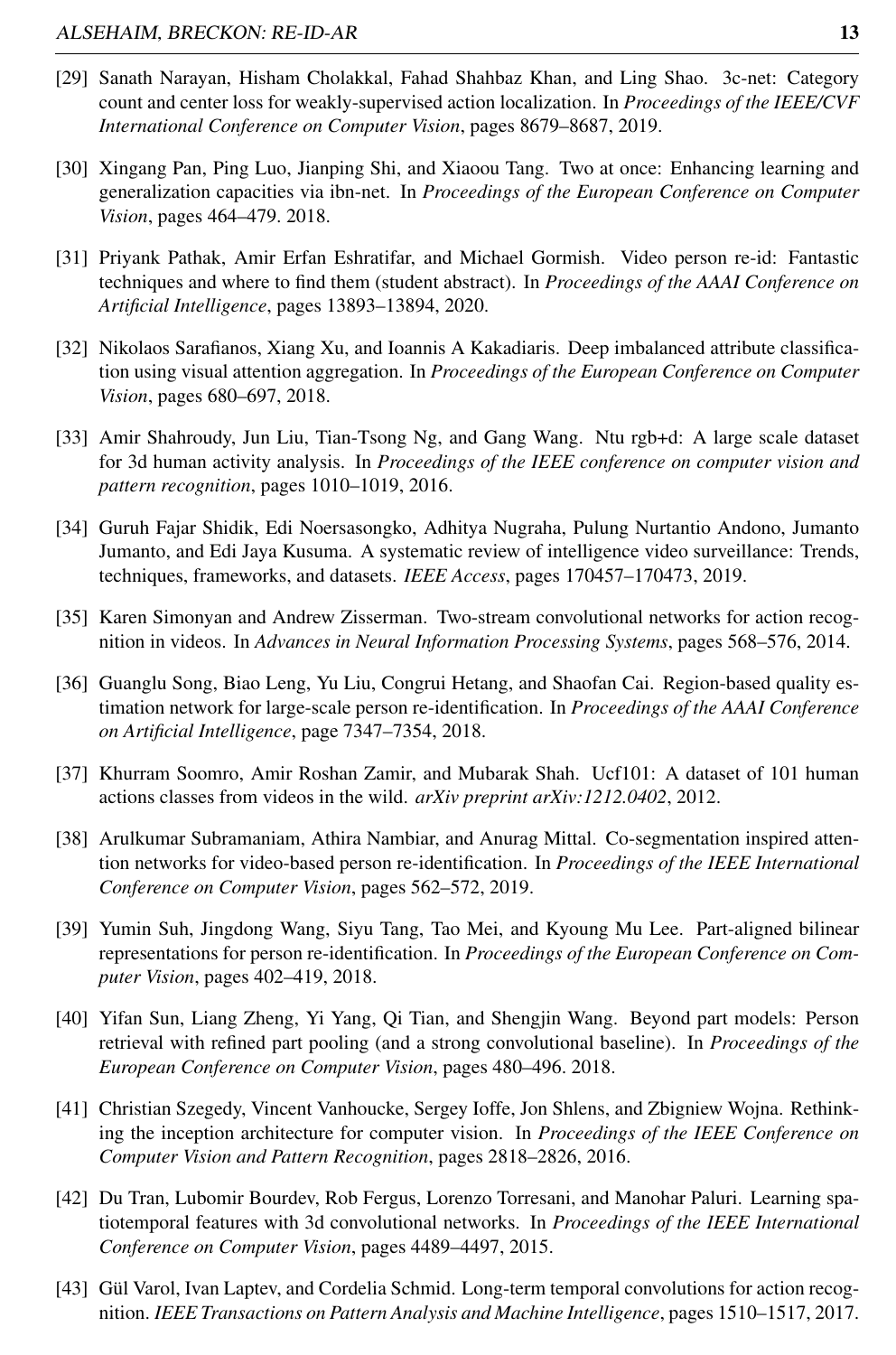- [44] Ashish Vaswani, Noam Shazeer, Niki Parmar, Jakob Uszkoreit, Llion Jones, Aidan N Gomez, Łukasz Kaiser, and Illia Polosukhin. Attention is all you need. In *Advances in Neural Information Processing Systems*, pages 5998–6008, 2017.
- [45] Xiaogang Wang and Rui Zhao. Person re-identification: System design and evaluation overview. In *Person Re-Identification*, pages 351–370. Springer, 2014.
- [46] Xinshao Wang, Yang Hua, Elyor Kodirov, Guosheng Hu, Romain Garnier, and Neil M Robertson. Ranked list loss for deep metric learning. In *Proceedings of the IEEE Conference on Computer Vision and Pattern Recognition*, pages 5207–5216, 2019.
- [47] Xinshao Wang, Elyor Kodirov, Yang Hua, and Neil M Robertson. Id-aware quality for set-based person re-identification. *arXiv preprint arXiv:1911.09143*, 2019.
- [48] Yicheng Wang, Zhenzhong Chen, Feng Wu, and Gang Wang. Person re-identification with cascaded pairwise convolutions. In *Proceedings of the IEEE Conference on Computer Vision and Pattern Recognition*, pages 1470–1478, 2018.
- [49] Yandong Wen, Kaipeng Zhang, Zhifeng Li, and Yu Qiao. A discriminative feature learning approach for deep face recognition. In *European Conference on Computer Vision*, pages 499– 515. Springer, 2016.
- [50] Lin Wu, Chunhua Shen, and Anton van den Hengel. Deep recurrent convolutional networks for video-based person re-identification: An end-to-end approach. *arXiv preprint arXiv:1606.01609*, 2016.
- [51] Shuangjie Xu, Yu Cheng, Kang Gu, Yang Yang, Shiyu Chang, and Pan Zhou. Jointly attentive spatial-temporal pooling networks for video-based person re-identification. In *Proceedings of the IEEE International Conference on Computer Vision*, pages 4733–4742, 2017.
- [52] Yichao Yan, Jie Qin, Jiaxin Chen, Li Liu, Fan Zhu, Ying Tai, and Ling Shao. Learning multigranular hypergraphs for video-based person re-identification. In *Proceedings of the IEEE/CVF Conference on Computer Vision and Pattern Recognition*, pages 2899–2908, 2020.
- [53] Jie Yang, Jiarou Fan, Yiru Wang, Yige Wang, Weihao Gan, Lin Liu, and Wei Wu. Hierarchical feature embedding for attribute recognition. In *Proceedings of the IEEE/CVF Conference on Computer Vision and Pattern Recognition*, pages 13055–13064, 2020.
- [54] Jinrui Yang, Wei-Shi Zheng, Qize Yang, Ying-Cong Chen, and Qi Tian. Spatial-temporal graph convolutional network for video-based person re-identification. In *Proceedings of the IEEE/CVF Conference on Computer Vision and Pattern Recognition*, pages 3289–3299, 2020.
- [55] M. Zhang and Z. Zhou. A review on multi-label learning algorithms. *IEEE Transactions on Knowledge and Data Engineering*, pages 1819–1837, 2014.
- [56] Zhizheng Zhang, Cuiling Lan, Wenjun Zeng, and Zhibo Chen. Multi-granularity referenceaided attentive feature aggregation for video-based person re-identification. In *Proceedings of the IEEE/CVF Conference on Computer Vision and Pattern Recognition*, pages 10407–10416, 2020.
- [57] Yiru Zhao, Xu Shen, Zhongming Jin, Hongtao Lu, and Xian-sheng Hua. Attribute-driven feature disentangling and temporal aggregation for video person re-identification. In *Proceedings of the IEEE Conference on Computer Vision and Pattern Recognition*, pages 4913–4922, 2019.
- [58] Liang Zheng, Zhi Bie, Yifan Sun, Jingdong Wang, Chi Su, Shengjin Wang, and Qi Tian. Mars: A video benchmark for large-scale person re-identification. In *European Conference on Computer Vision*, pages 868–884. Springer, 2016.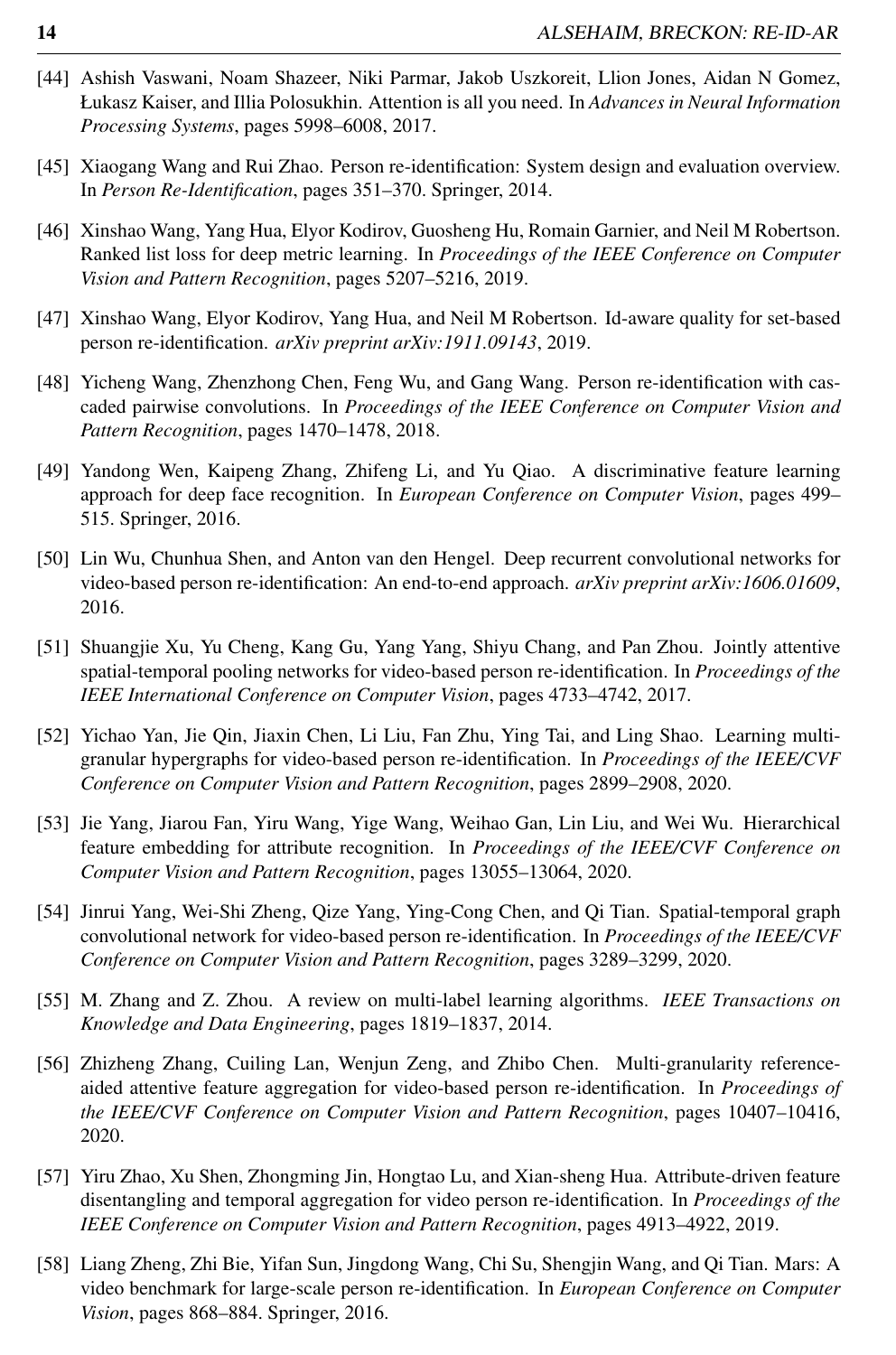- [59] Liang Zheng, Zhi Bie, Yifan Sun, Jingdong Wang, Chi Su, Shengjin Wang, and Qi Tian. Mars: A video benchmark for large-scale person re-identification. In *European Conference on Computer Vision*, pages 868–884. Springer, 2016.
- [60] Kaiyang Zhou, Yongxin Yang, Andrea Cavallaro, and Tao Xiang. Omni-scale feature learning for person re-identification. In *Proceedings of the IEEE/CVF International Conference on Computer Vision*, pages 3702–3712, 2019.
- [61] Zhen Zhou, Yan Huang, Wei Wang, Liang Wang, and Tieniu Tan. See the forest for the trees: Joint spatial and temporal recurrent neural networks for video-based person re-identification. In *Proceedings of the IEEE Conference on Computer Vision and Pattern Recognition*, pages 4747– 4756, 2017.
- [62] Zhen Zhou, Yan Huang, Wei Wang, Liang Wang, and Tieniu Tan. See the forest for the trees: Joint spatial and temporal recurrent neural networks for video-based person re-identification. In *Proceedings of the IEEE Conference on Computer Vision and Pattern Recognition*, pages 4747– 4756, 2017.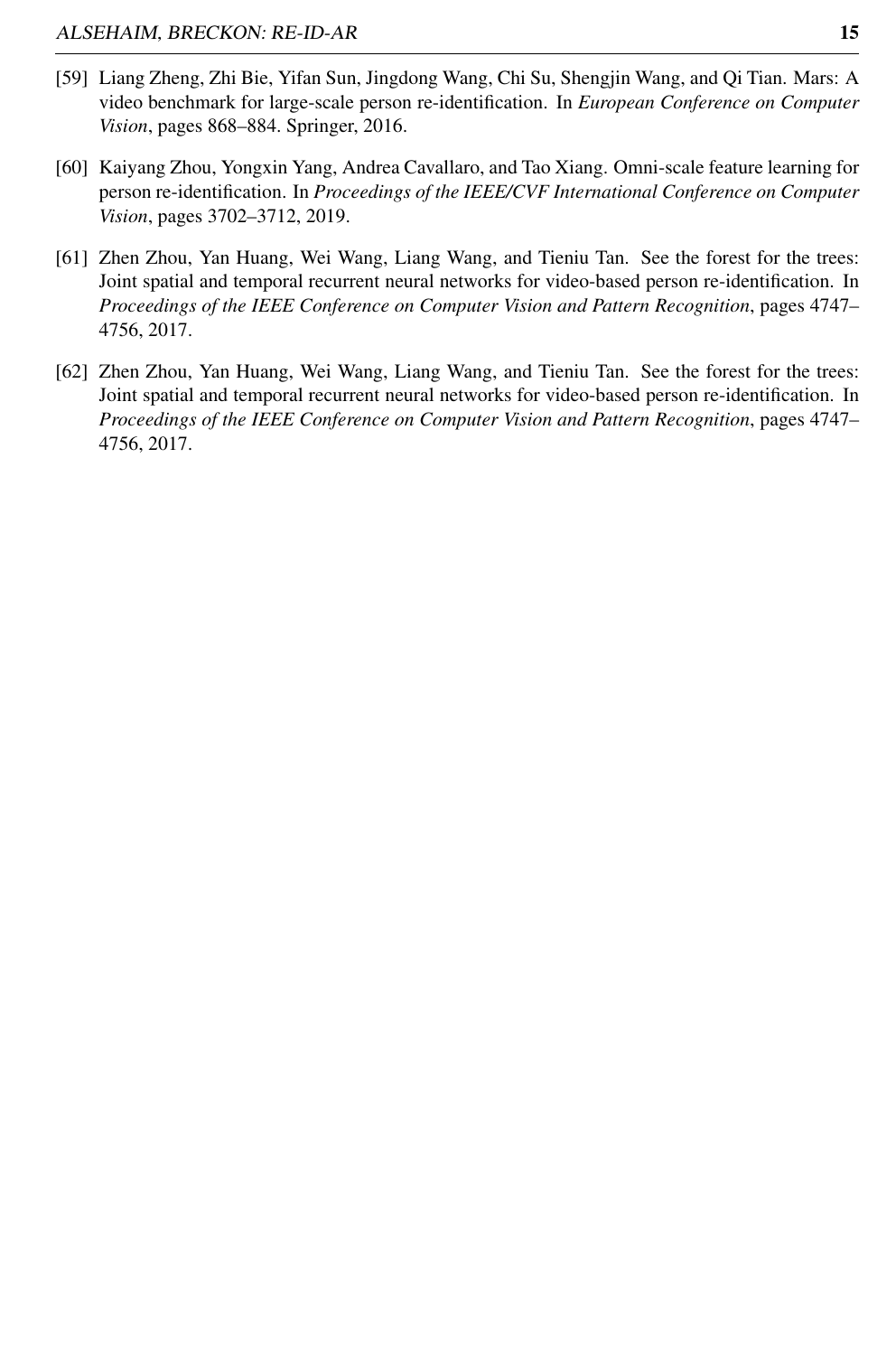# **Re-ID-AR: Improved Person Re-identification in Video via Joint Weakly Supervised Action Recognition - Supplementary Material**

Aishah Alsehaim $1,2$ 

Toby P. Breckon<sup>1</sup>

<sup>1</sup> Department of Computer Science Durham University, UK

<sup>2</sup> Department of Computer Science, Princess Nourah Bint Abdulrahman University, SA

# 1 Introduction

In the following we provide additional details and results for our approach.

# 2 Datasets

MARS [15] is a large-scale Re-ID dataset consisting of 1261 identities and 20,715 tracklet under 6 camera views of a single scene and is considered as the largest contemporary video Re-ID benchmark. LPW [10], considered a more challenging dataset in terms of relative Re-ID performance [10, 13], contains around 2,731 identities and 7,694 tracklets across three scenes, where each identity is captured by 2 or 4 cameras. We provide 1261 and 3771 supplementary action labels corresponding to the tracklist present in MARS and LPW respectively. Despite MARS [15] and LPW [10] being selected as containing higher action variations than other Re-ID datasets surveyed, the imbalance in the action distribution per dataset remains significant (Table 1). In general, there are no alternative datasets across the action recognition domain that additionally meets the desired qualities for effective Re-ID evaluation (i.e. multiple non overlapping cameras, challenging outdoor surveillance scenes comprising 1000+ subjects).

# 3 IDentification Network (IDN)

Our IDN branch is trained using combined person ID labeling and deep metric learning (DML) losses that are used to learn the embedding features to effectively capture semantic similarity knowledge between data points, knowing that each video *C* consists of set of images  $(I_1, I_2, ..., I_m)$  with one ID label  $C_{id}$ . The optimisation of this IDN sub-network is guided by the use of four loss functions  $ID<sub>L</sub>$ ,  $RLL<sub>L</sub>$ , *center<sub>L</sub>* and  $E<sub>L</sub>$  to produce optimal person features representation for the Re-ID process [2]. Most recent Re-ID approaches [2, 7, 8]

It may be distributed unchanged freely in print or electronic forms.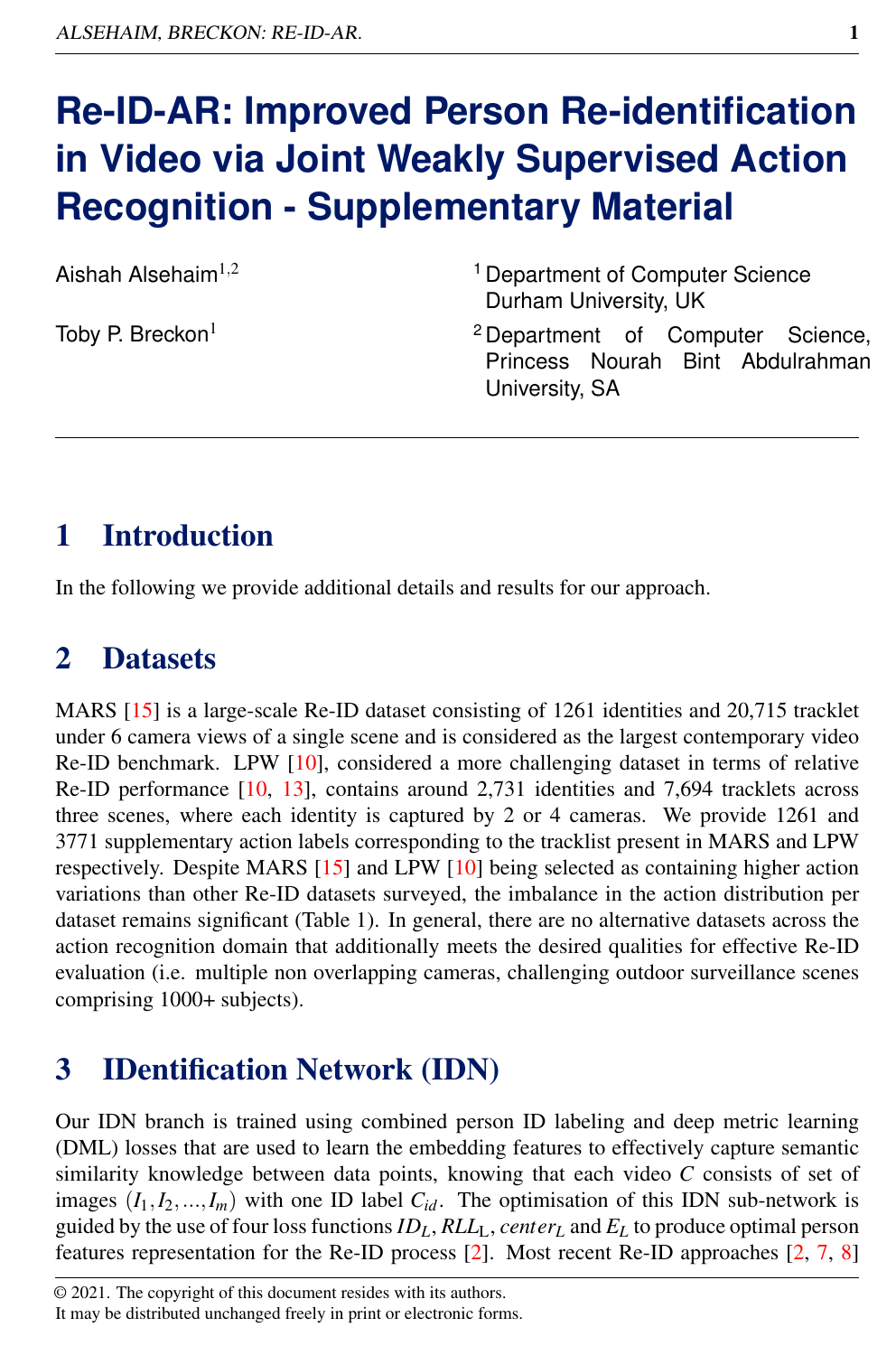use a modified version of the cross-entropy loss to prevent overfitting, Label Smoothing (LS) [11], as it encourages the model to be less confident on the training set in order to enforce generalisation to unseen examples. This loss is usually called identification (ID) loss, as it calculates the loss of predicted ID to the truth labels, defined as:

$$
ID_L = \sum_{i=1}^{N} -q_i \log(pre_i). \tag{1}
$$

where *N* is the number of person subjects and, given a video of person *i*, *pre<sup>i</sup>* is the ID prediction likelihood of class *i* and *q<sup>i</sup>* is constructed as follows:

$$
q_i = \begin{cases} 1 - \frac{N-1}{N} \varepsilon, & if \ i = y \\ \frac{\varepsilon}{N}, & otherwise \end{cases}
$$
 (2)

where *y* as the ground-truth ID label and  $\varepsilon$  is used to encourage the model to be less confident on the training set.

In addition, we make use of deep metric learning (DML) that uses the embedding extracted by the model to learn semantic similarity information among data points, which can boost the model learning, such as center loss [14], triplet loss [9] or rank list loss [12]. Our model is trained using Ranked List Loss (RLL) [12] and center loss [14] as embedding loss functions.

The RLL [12] learns a hypersphere for each class and forces the distance between a positive Re-ID pairing to be smaller than a constant margin. Learning the hypersphere for each class will avoid intra-class data distribution that may occur in other loss functions, such as triplet loss [9]. Forcing a distance between negative samples to be greater than specific threshold  $\alpha$ , whilst positive samples are pulled closer than a threshold of  $\alpha - m$ , where *m* is the margin. The RLL loss can be defined as the following:

$$
RLL_{\text{L}}\left(\mathbf{x}_{i}^{c};f\right) = (1-\lambda)L_{\text{P}}\left(\mathbf{x}_{i}^{c};f\right) + \lambda L_{\text{N}}\left(\mathbf{x}_{i}^{c};f\right) \tag{3}
$$

where  $L<sub>P</sub>$  is used to minimize the distance between positive samples and create hyper-sphere of each class,  $L_N$  is used to push negative samples beyond the boundary  $\alpha$  and  $\lambda$  is used to balance the optimization of positive and negative objectives. Consequently, center loss [14] is also applied to support the RLL loss by learning the centre of the deep feature representation for each class and decrease the distances between the embedding and the class they belong to. The center loss can be defined as the following:

$$
center_{L} = \frac{1}{2} \sum_{i=1}^{B} ||f_{i} - c_{y_{i}}||_{2}^{2}
$$
\n(4)

where  $y_i$  is the label of video *i* in the mini-batch, while  $c_{y_i}$  is the class center of its deep features and *B* is the batch size. The use of center loss supports the intra-class distance minimisation by the RLL loss [12].

One of the main issues ID loss adversely effecting Re-ID is occlusions. The use of Random Erasing Augmentation (REA) [17] deals with this issue in Re-ID videos by randomly erasing a rectangular region within the training imagery during learning. This type of augmentation deals with the partial occlusion and improves the generalisation ability of Re-ID model. To enhance the impact of this augmentation strategy, a high attention score is given to the frame containing the erased region. Following the methodology proposed by  $[8]$ , by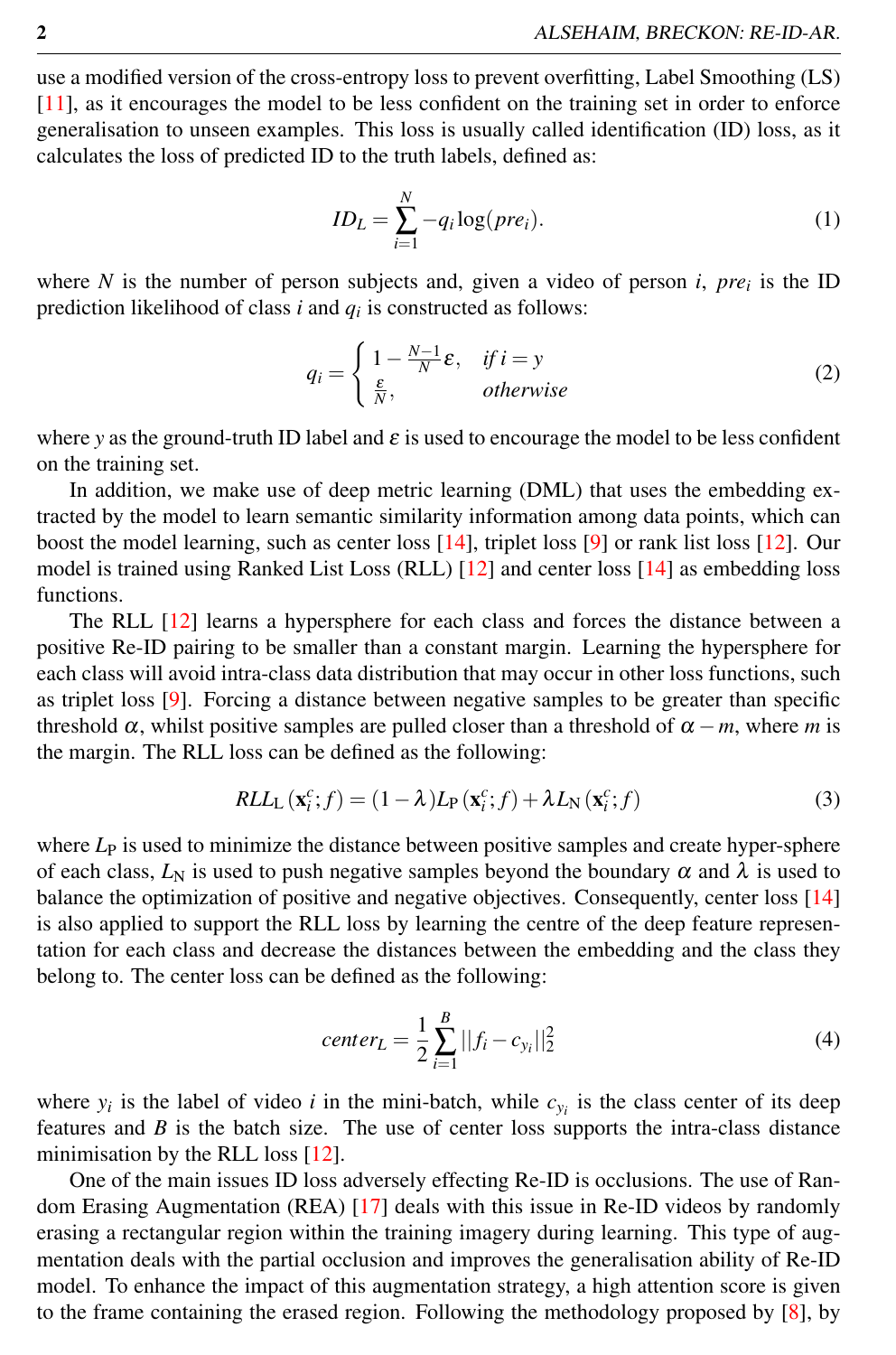labelling the erased frames  $Erase<sub>L</sub>$  by 1 and others by 0 the Erasing-loss  $E<sub>L</sub>$  can be calculated as the following:

$$
E_L = \frac{1}{T} \sum_{t=1}^{T} E \, \text{rase}_L \, \, a_i^t \tag{5}
$$

where  $a_i^t$  is the frame level score given by the temporal attention.

The *ID<sup>L</sup>* and *RLL<sup>L</sup>* play different roles to guide the model to produce a robust feature representation for person Re-ID. The *ID<sup>L</sup>* supports the model to learn more discriminative features, while the *RLL<sup>L</sup>* is used to make similar samples closer in the embedding space and make dissimilar samples have greater separation using a predefined distance measurement. The  $E_L$  guides the model to deal with occlusions in the video. Consequently, these loss functions appear with equal weight and different roles in IDN total loss function. On the other hand, the *center<sup>L</sup>* is used as support for *RLL<sup>L</sup>* to find the center of each class, following the suggestion of [7] we set the weight of the center loss to  $\beta$ .

## 4 Ablation Studies

We compare our secondary action recognition task performance against leading contemporary action recognition techniques, that have been similarly adapted with an IDN Re-ID branch output and multi label action recognition (Table 1) - our proposed multitask technique is shown to offer superior action recognition performance. We also compare against alternative strategies for dealing with dataset imbalance (Table 2), where our approach is shown to offer comparable performance to the use of CB loss [3] for Re-ID alone but lesser performance for the secondary task of action recognition across the board.

| <b>Methods</b>  | $Re-ID$       | Action |        |       |
|-----------------|---------------|--------|--------|-------|
|                 | rank-1 (mAP)  | mAP    | recall | f1    |
| $VTN[4]$ (WBCE) | 0.1(0.4)      | 22.52  | 33.33  | 26.88 |
| TEA [5] (WBCE)  | 65.22(53.00)  | 46.88  | 39.84  | 41.33 |
| Ours (WBCE)     | 92.72 (86.29) | 42.40  | 47.22  | 49.20 |

Table 1: Ablation comparison for action recognition against state-of-the-art for 3 actions recognition on MARS [16].

| Methods                            | $Re-ID$        | Action |        |       |
|------------------------------------|----------------|--------|--------|-------|
|                                    | rank-1 $(mAP)$ | mAP    | recall | f1    |
| Ours + DiscCentroidsLoss $[6]+BCE$ | 91.63(84.82)   | 27.44  | 15.05  | 16.71 |
| Ours + CB loss $[3]$               | 93.15(87.06)   | 28.66  | 4.2    | 7.07  |
| Ours + imbalance sampler[1]+BCE    | 86.36(76.12)   | 24.21  | 15.60  | 16.85 |
| Ours + WBCE+ $L_{center}$          | 92.17 (86.21)  | 27.55  | 16.51  | 17.82 |

Table 2: Ablation comparison on dealing with dataset imbalance for 8 Actions recognition problem: MARS [16].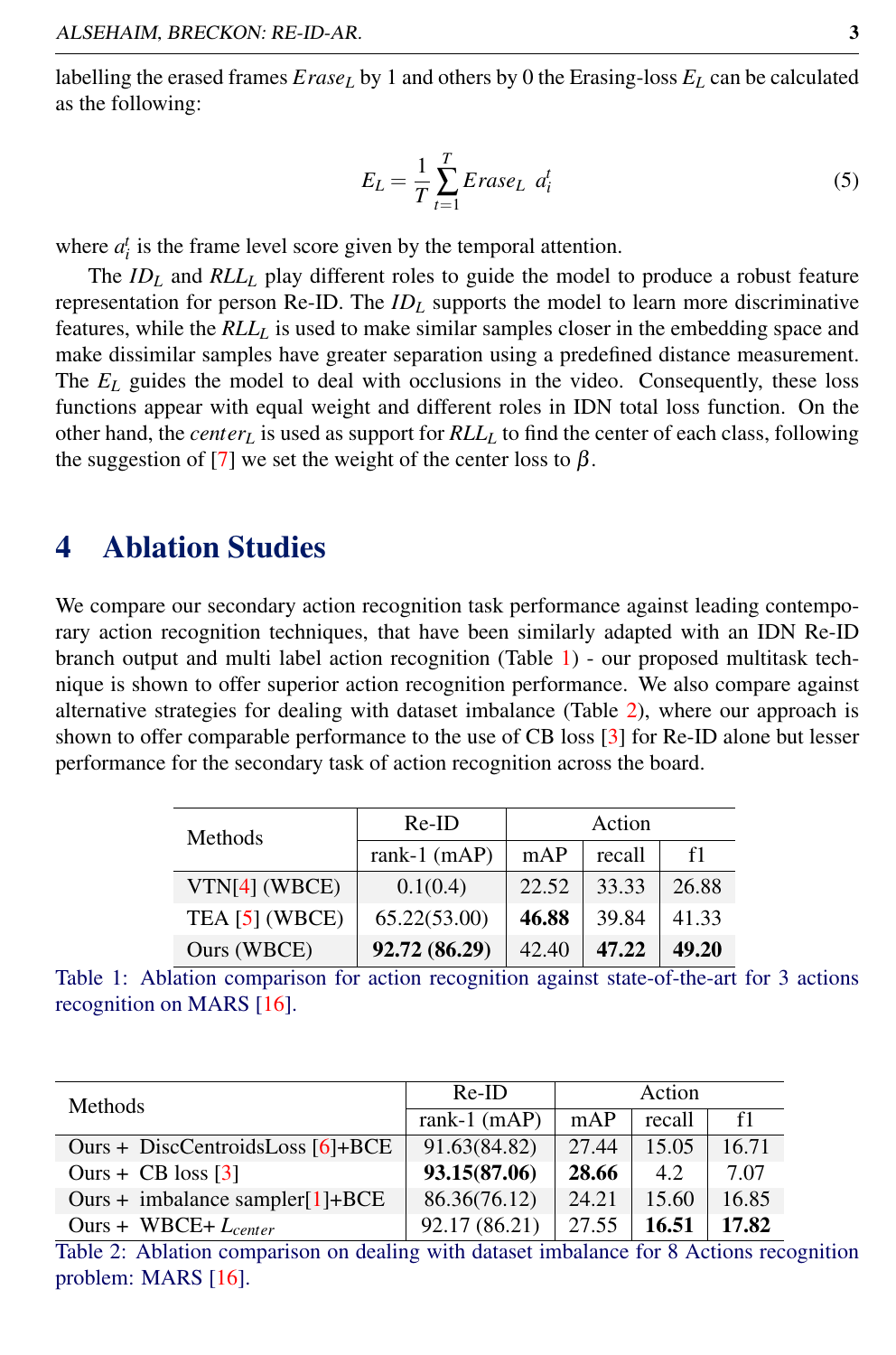## **References**

- [1] Imbalanced Dataset Sampler. https://github.com/ufoym/ imbalanced-dataset-sampler. Accessed: 2020-10-12.
- [2] Toby P. Breckon and Aishah Alsehaim. Not 3d re-id: Simple single stream 2d convolution for robust video re-identification. In *2020 25th International Conference on Pattern Recognition (ICPR)*, pages 5190–5197. IEEE, 2021.
- [3] Yin Cui, Menglin Jia, Tsung-Yi Lin, Yang Song, and Serge Belongie. Class-balanced loss based on effective number of samples. In *Proceedings of the IEEE/CVF Conference on Computer Vision and Pattern Recognition*, pages 9268–9277, 2019.
- [4] Alexander Kozlov, Vadim Andronov, and Yana Gritsenko. Lightweight network architecture for real-time action recognition. In *Proceedings of the 35th Annual ACM Symposium on Applied Computing*, pages 2074–2080, 2020.
- [5] Yan Li, Bin Ji, Xintian Shi, Jianguo Zhang, Bin Kang, and Limin Wang. Tea: Temporal excitation and aggregation for action recognition. In *Proceedings of the IEEE/CVF Conference on Computer Vision and Pattern Recognition*, pages 909–918, 2020.
- [6] Ziwei Liu, Zhongqi Miao, Xiaohang Zhan, Jiayun Wang, Boqing Gong, and Stella X Yu. Large-scale long-tailed recognition in an open world. In *Proceedings of the IEEE/CVF Conference on Computer Vision and Pattern Recognition*, pages 2537– 2546, 2019.
- [7] Hao Luo, Wei Jiang, Youzhi Gu, Fuxu Liu, Xingyu Liao, Shenqi Lai, and Jianyang Gu. A strong baseline and batch normalization neck for deep person re-identification. *IEEE Transactions on Multimedia*, pages 2597–2609, 2019.
- [8] Priyank Pathak, Amir Erfan Eshratifar, and Michael Gormish. Video person re-id: Fantastic techniques and where to find them (student abstract). In *Proceedings of the AAAI Conference on Artificial Intelligence*, pages 13893–13894, 2020.
- [9] Florian Schroff, Dmitry Kalenichenko, and James Philbin. Facenet: A unified embedding for face recognition and clustering. In *Proceedings of the IEEE Conference on Computer Vision and Pattern Recognition*, pages 815–823, 2015.
- [10] Guanglu Song, Biao Leng, Yu Liu, Congrui Hetang, and Shaofan Cai. Region-based quality estimation network for large-scale person re-identification. In *Proceedings of the AAAI Conference on Artificial Intelligence*, page 7347–7354, 2018.
- [11] Christian Szegedy, Vincent Vanhoucke, Sergey Ioffe, Jon Shlens, and Zbigniew Wojna. Rethinking the inception architecture for computer vision. In *Proceedings of the IEEE Conference on Computer Vision and Pattern Recognition*, pages 2818–2826, 2016.
- [12] Xinshao Wang, Yang Hua, Elyor Kodirov, Guosheng Hu, Romain Garnier, and Neil M Robertson. Ranked list loss for deep metric learning. In *Proceedings of the IEEE Conference on Computer Vision and Pattern Recognition*, pages 5207–5216, 2019.
- [13] Xinshao Wang, Elyor Kodirov, Yang Hua, and Neil M Robertson. Id-aware quality for set-based person re-identification. *arXiv preprint arXiv:1911.09143*, 2019.